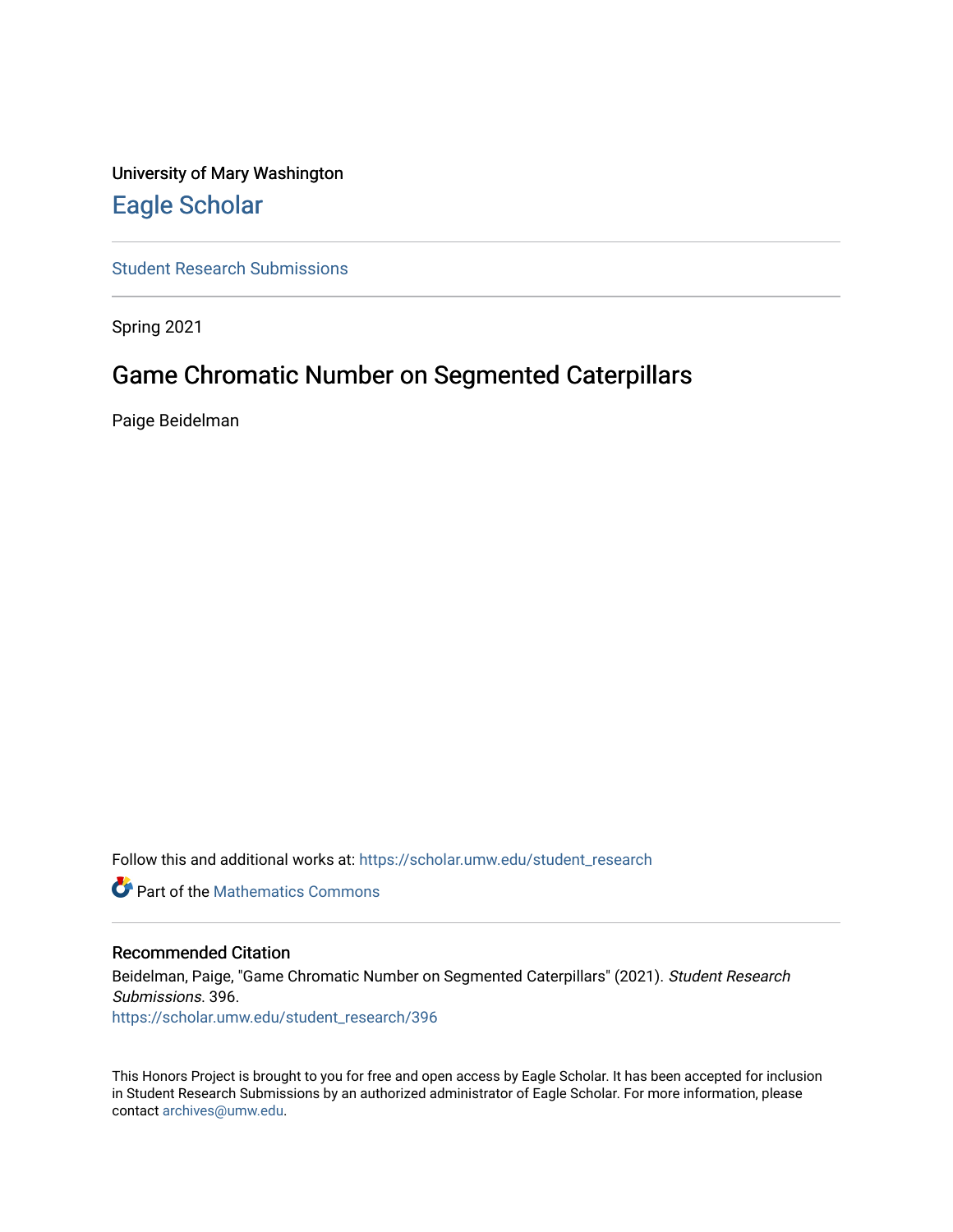# GAME CHROMATIC NUMBER ON SEGMENTED CATERPILLARS

Paige Beidelman

submitted in partial fulfillment of the requirements for Honors in Mathematics at the University of Mary Washington

Fredericksburg, Virginia

Spring 2021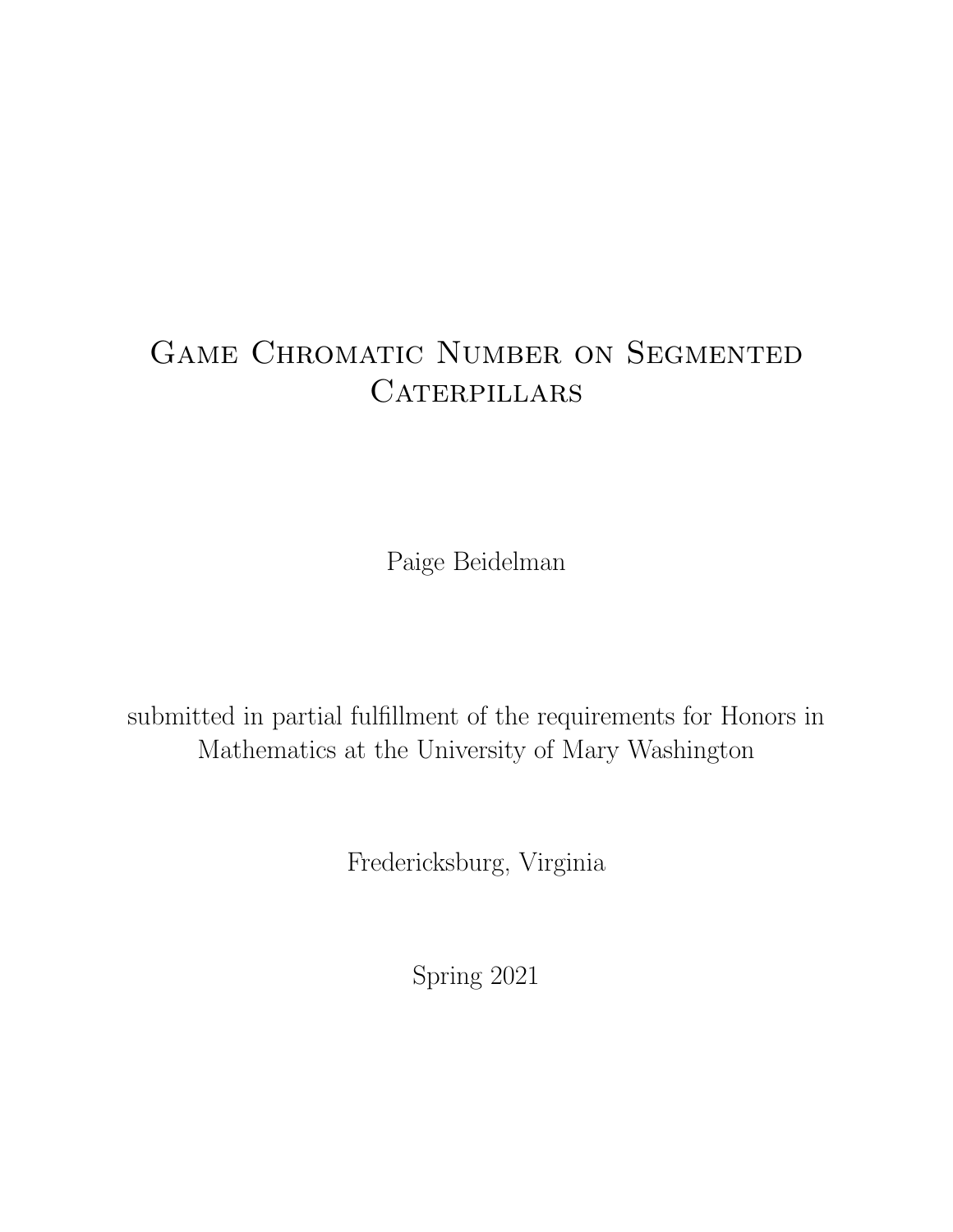This thesis by Paige Beidelman is accepted in its present form as satisfying the thesis requirement for Honors in Mathematics.

**DATE** 

**APPROVED** 

 $5/4/$ 

 $Jef \sim$  Collins, Ph.D. thesis advisor

 $5 - 4 - 21$ 

Randall Helmstutler, Ph.D.  $\mathop{\mathrm{commuttee\; member}}$ 

 $5/5/2021$ 

Mrl

Keith Mellinger, Ph.D. committee member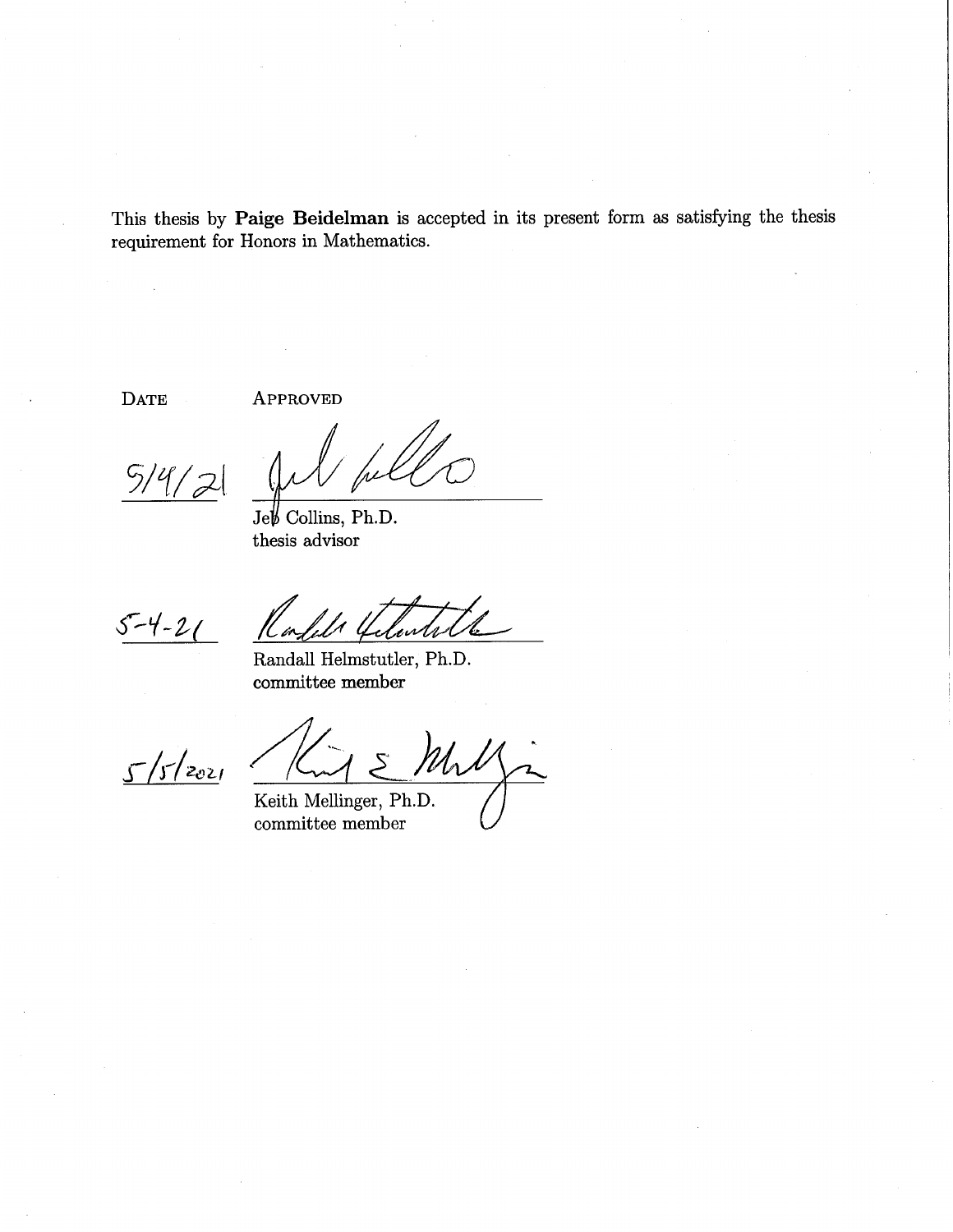## Contents

| $\mathbf{1}$                                         | Introduction |                                       | 1              |
|------------------------------------------------------|--------------|---------------------------------------|----------------|
|                                                      | 1.1          |                                       | $\mathbf{1}$   |
|                                                      | 1.2          |                                       | $\overline{2}$ |
| $\mathbf{2}$                                         |              | <b>Game Chromatic Number on Trees</b> | $\overline{5}$ |
|                                                      | 2.1          |                                       | $\overline{5}$ |
|                                                      | 2.2          |                                       | $\overline{7}$ |
| Game Chromatic Number on Caterpillars<br>3           |              |                                       | 8              |
|                                                      | 3.1          |                                       | 8              |
| Game Chromatic Number on Segmented Caterpillars<br>4 |              |                                       | 10             |
|                                                      | 4.1          |                                       | 10             |
|                                                      | 4.2          |                                       | 15             |
|                                                      | 4.3          |                                       | 19             |
| $\bf{5}$                                             |              | Conclusion                            | 21             |
|                                                      | References   |                                       |                |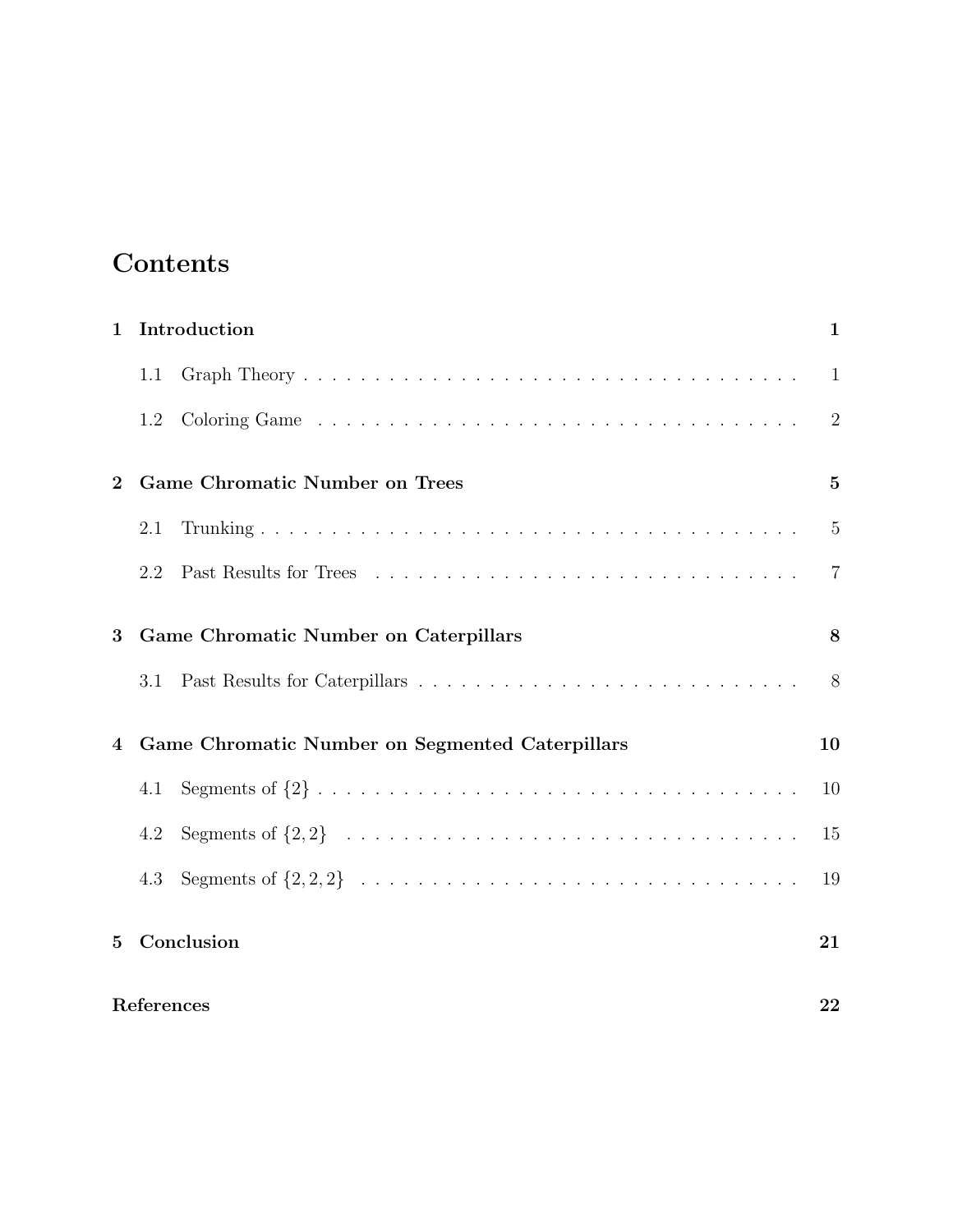#### Abstract

Graph theory is the study of sets of points (known as vertices) connected by lines (known as edges). The *n*-coloring game is a game played on a graph  $G$  with two players, Alice and Bob, such that they alternate to properly color vertices, meaning no adjacent vertices are the same color. Alice wins if every vertex is properly colored with n colors, otherwise Bob wins when a vertex cannot be colored using one of the avaliable colors. While strategies for winning this game may seem helpful, more interesting to us is the least number of colors needed for Alice to have a winning strategy, which is called the game chromatic number of G denoted  $\chi_q(G)$ . It is known that tree graphs have a game chromatic number of at most 4, but all the criteria for a tree T to have  $\chi_q(T) = 4$  is unknown. To help in answering this question, we give the classification of a subclass of trees, which we call segmented caterpillar graphs. Caterpillars have at least one of each vertex of degree 2, 3, and 4, and therefore the game chromatic number cannot be determined by previous results.

### 1 Introduction

To acclimate the reader to graph theory, we begin in Section 1 with definitions of key terms about graphs and proceed on to define the coloring game. While competitive coloring is well researched, mathematicians have posed many open questions about the coloring game. Specifically, there are unsolved results of the game chromatic number of trees, which we define in Section 2. Then in Section 3, we then focus on a class of trees, known as caterpillars. This lead us to in Section 4 to define a new subclass of caterpillars, which we call segmented caterpillars. Building upon past results, we identified the game chromatic number for an infinite class of segmented caterpillars.

#### 1.1 Graph Theory

Graph theory is the study of **graphs** G, which consists of sets of vertices and denoted  $V(G)$ , and sets of unordered pairs of vertices, known as edges and denoted as  $E(G)$  [2]. Edges are depicted in illustrations as lines joining pairs of vertices, which are represented by points. There are many classes of graphs, but for this paper we focus on **simple graphs**. In a simple graph, each pair of vertices can have at most one edge join that pair of vertices. Vertices are adjacent if the vertices are connected by a single edge. The adjacent vertices of a vertex v can be called the **neighbors** of  $v$ .

Each vertex in a graph has a degree, which is the number of edges incident with that vertex. In a simple graph, the degree of vertex is equal to the number of neighbors. The maximum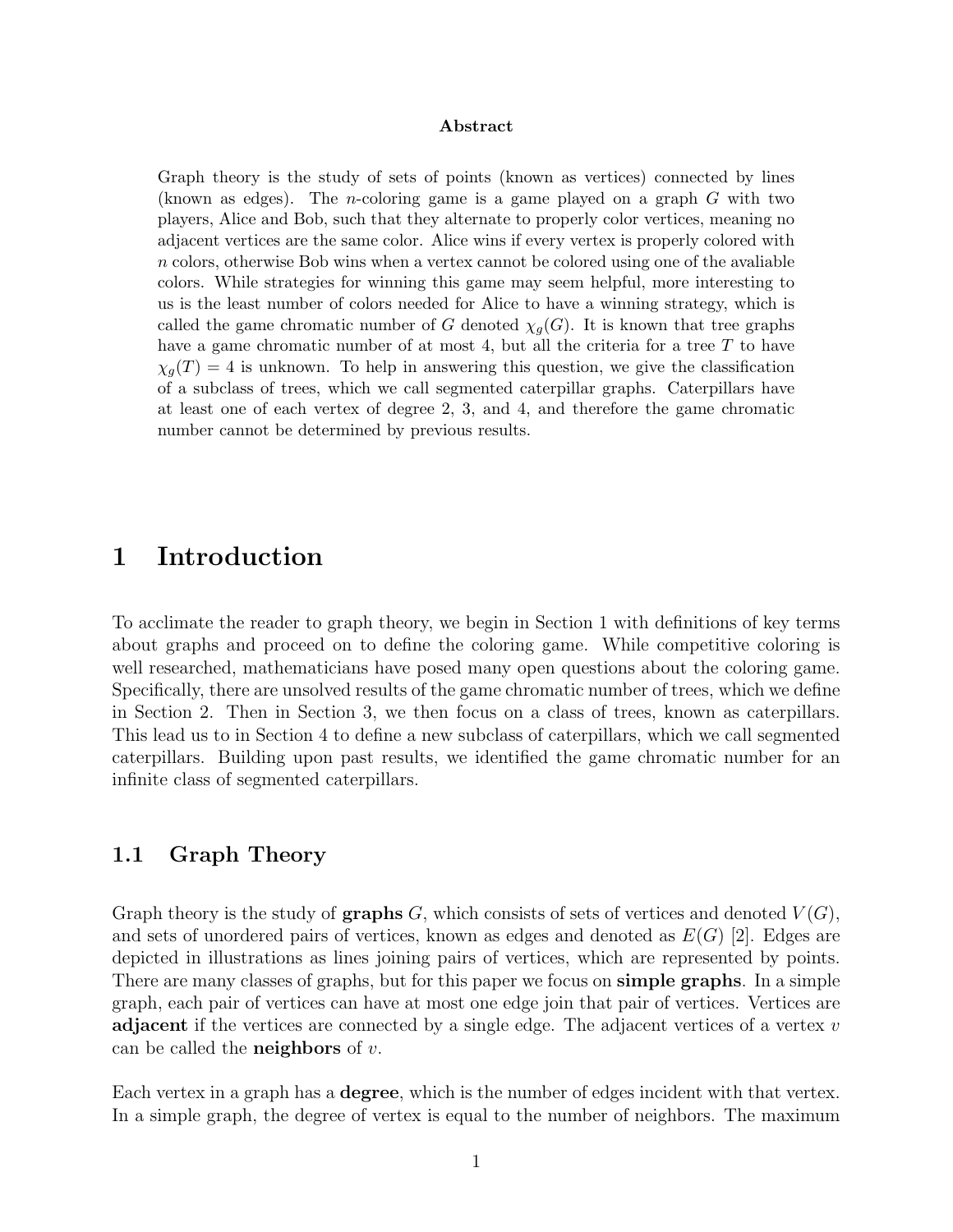degree over all vertices in a graph G is denoted as  $\Delta(G)$ .



Figure 1: Graph G

For example, in Figure 1 the simple graph G has the set of vertices as  $V(G) = \{u, v, w, x\}$  and set of edges  $E(G) = \{uv, uw, vw\}$ . Note for this paper, the graphs are undirected, meaning there is no direction on the edge between adjacent vertices. Thus in Figure 1,  $uv = vu$  is true. Also, notice that vertex  $u$  is adjacent to  $v$  and  $w$ , but  $x$  does not have any neighbors. For this graph the  $\Delta(G) = 2$  and the degree of x is 0.

Two graphs G and H are vertex disjoint if  $V(G) \cap V(H) = \emptyset$  and edge disjoint if  $E(G) \cap V(H)$  $E(H) = \emptyset$ . If G and H are both vertex disjoint and edge disjoint, then G and H are disjoint. The graph G' is a subgraph of G if  $E(G') \subseteq E(G)$  and  $V(G') \subseteq V(G)$  [2]. The subgraph G' is an **induced subgraph** if G' contains all edges  $uv \in E(G)$  for  $u, v \in V(G')$ . For example in Figure 1, let  $H_1$  and  $H_2$  be subgraphs of G such that  $V(H_1) = \{u, v, w\}$ ,  $E(H_1) = \{uv, uw\}$ , and  $V(H_2) = \{x\}$ . In G, only  $H_2$  is an induced subgraph because  $H_2$ contains all the original G edges between the vertices in the subgraphs. The subgraph  $H_1$ does not contain the edge vw as seen in the graph G in Figure 1, so  $H_1$  is not an induced subgraph. Also,  $H_1$  and  $H_2$  are disjoint since  $H_1$  and  $H_2$  do not share any edges or vertices.

A **path** P is a graph or subgraph with n distinct vertices  $V(P) = \{v_1, v_2, \ldots, v_n\}$  and  $n-1$ distinct edges  $E(P) = \{v_1v_2, \ldots, v_{n-1}v_n\}$  [2]. The length of a path is its number of edges. In any graph, the **distance** from vertex  $v$  to vertex  $u$  is the length of the shortest path between the two vertices. Connected graphs have a path between every pair of vertices.

#### 1.2 Coloring Game

Both edges and vertices can be colored in graphs either by physical colors shown on figures or through a function that assign labels to the graph. For our paper, we are only concerned with coloring vertices. For a graph G, we denote the coloring function  $c: V(G) \to C$  such that C is the set of all colors. Typically in our paper,  $\alpha$  represents red,  $\beta$  represents blue,  $\gamma$ represents yellow, and a gray vertex means the vertex is colored with one of the three colors in  $C = {\emptyset, \alpha, \beta, \gamma}$ . If  $c(v) = \emptyset$ , then vertex v is uncolored.

Vertices are **properly colored** if adjacent vertices  $v$  and  $u$  are colored differently such that  $c(v) \neq c(u)$ . The chromatic number of graph G is  $\chi(G)$ , which is the minimum number of colors required for every vertex in G to be properly colored.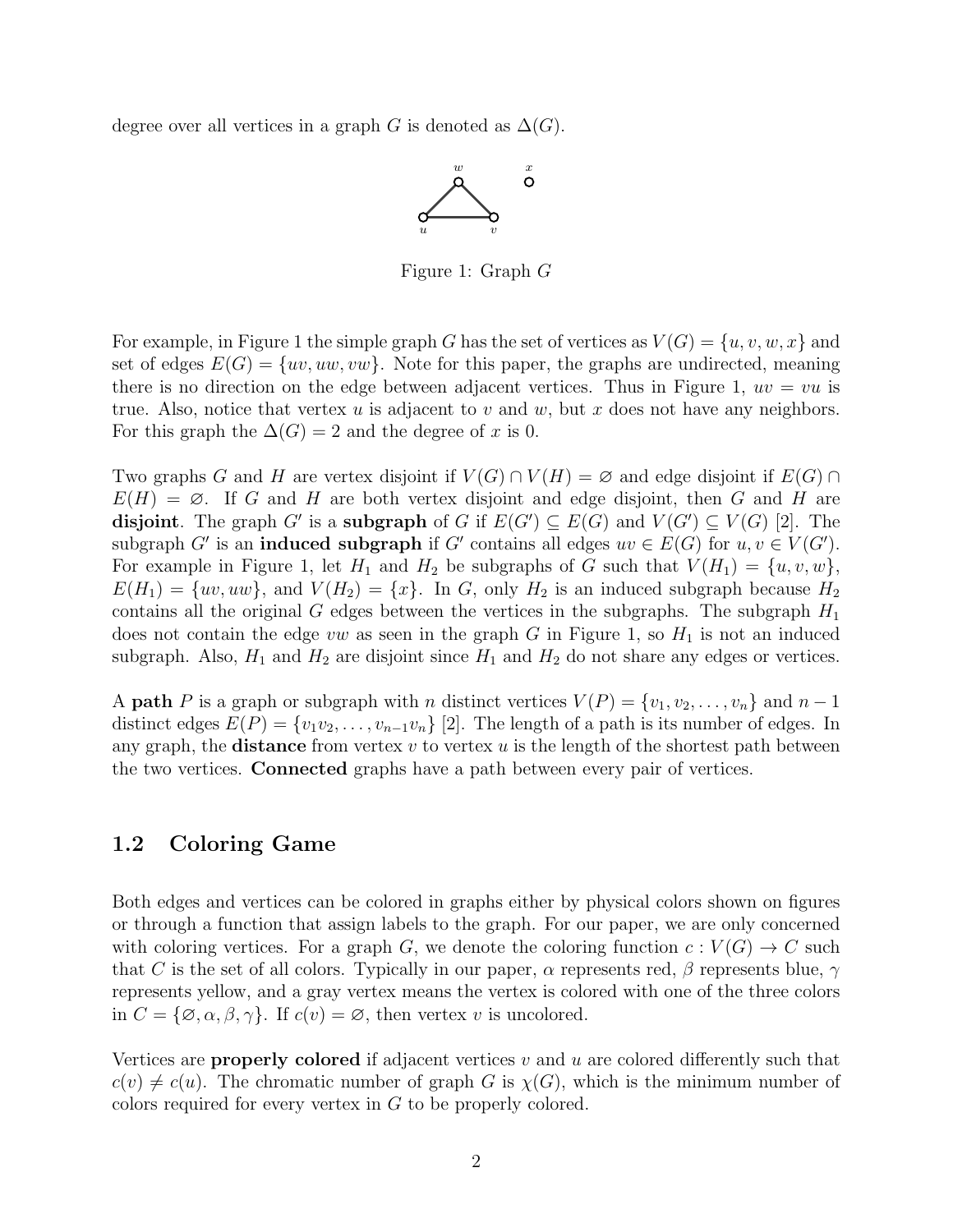

Figure 2: Graph G with  $c(u) = \alpha$ ,  $c(v) = c(w) = \beta$ 

Let us look to Figure 2 as an example where  $c(u) = \alpha$ ,  $c(w) = c(v) = \beta$ , and  $c(x) = \emptyset$ . The adjacent vertices have different colors such that  $c(v) \neq c(u)$  and  $c(v) \neq c(w)$ . Since u and w are not adjacent, it is admissible for  $c(u) = c(w)$ , but u and w do not necessarily need to have the same coloring. Notice the entire graph is not properly colored because  $c(x) = \emptyset$ , but we can clearly see  $\chi(G) = 2$  by coloring x with either the  $\alpha$  or  $\beta$  color.

The concept of a coloring game was first introduced by Martin Gardner in his Mathematical Games column in the Scientific American magazine in 1981 [4]. This is where Brams invented the map-coloring game with two players taking turns to color countries with  $n$  colors such that no countries sharing a border could be the same color. One player's goal is to have the map completely colored, while the other's goal is to the contrary of not having the graph properly colored with n colors [4]. Not until ten years later, when Bodlaender transferred the coloring game to graph theory, did this game gain any popularity in mathematics [4].

**Definition 1.1** ([1]). The *n*-coloring game consists of two players, Alice and Bob, alternating turns to properly color vertices in a graph  $G$  with  $n$  colors. Alice wins if every vertex is properly colored, otherwise Bob wins when a vertex cannot be properly colored with  $n$ colors. In the n-coloring game, Alice plays first and neither player can skip or pass on their turn.

Example 1.2. Let us play the coloring game on the graph G as seen Figure 3.



Figure 3: Graph G

Suppose first Alice colors u with color  $\alpha$  as we see in Figure 4.



Figure 4: Graph G after Alice's turn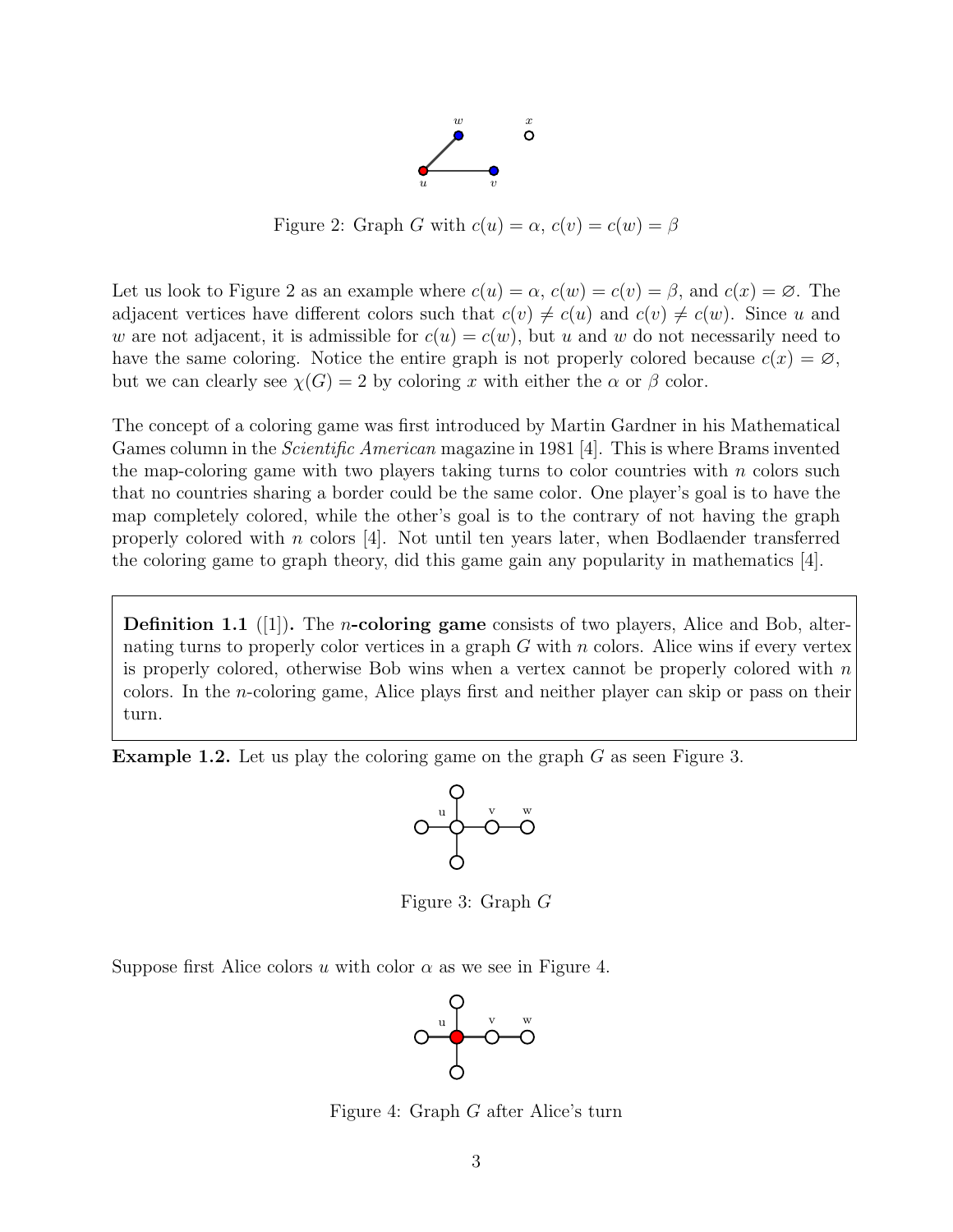Then Bob colors vertex w with  $\beta$  as seen in Figure 5.



Figure 5: Graph G after Bob's turn

If Alice and Bob are playing the 2-coloring game, then Bob would win because vertex  $v$  can not be colored with  $\alpha$  or  $\beta$ . However if Alice and Bob are playing 3-coloring game, then Alice can color v with  $\gamma$  as seen in Figure 6.



Figure 6: Graph G after Alice's turn

The Alice and Bob continue taking turns to properly color vertices. In this case Alice could eventually win the 3-coloring game because the remaining uncolored vertices can be properly colored with 3 colors.

While determining whether Alice or Bob wins is an exciting endeavor, we are more interested in the minimum number of colors needed to properly color the graph in the coloring game. Similar to the chromatic number, the **game chromatic number**, denoted as  $\chi_g(G)$ , is the least number of colors needed for Alice to have a winning strategy for the coloring game on a graph G [1]. For example in Figure 3,  $\chi_g(G) = 3$  because regardless of Bob's moves, Alice has a winning strategy with 3 colors, but not 2 colors.

It is important to note that the maximum degree and the chromatic number are bounds for the game chromatic number. The vertex  $v$  with maximum degree will have the most neighbors, so there is a possibility of each neighbor having a unique color including v. Hence  $\Delta(G) + 1$  is the upper bound for the game chromatic number. In order for the Alice to have a winning strategy, she must use at least as many colors needed to properly color a graph without playing the coloring game. Remember that the chromatic number of a graph is the minimum number of colors needed to properly color a graph by Brooks' Theorem. Similarly Bodlaender proved

$$
\chi(G) \le \chi_g(G) \le \Delta(G) + 1
$$

for a graph  $G$  [1]. Let us look at an example that meets lower and upper bounds for the game chromatic number. One example is a complete graph, which has every vertex adjacent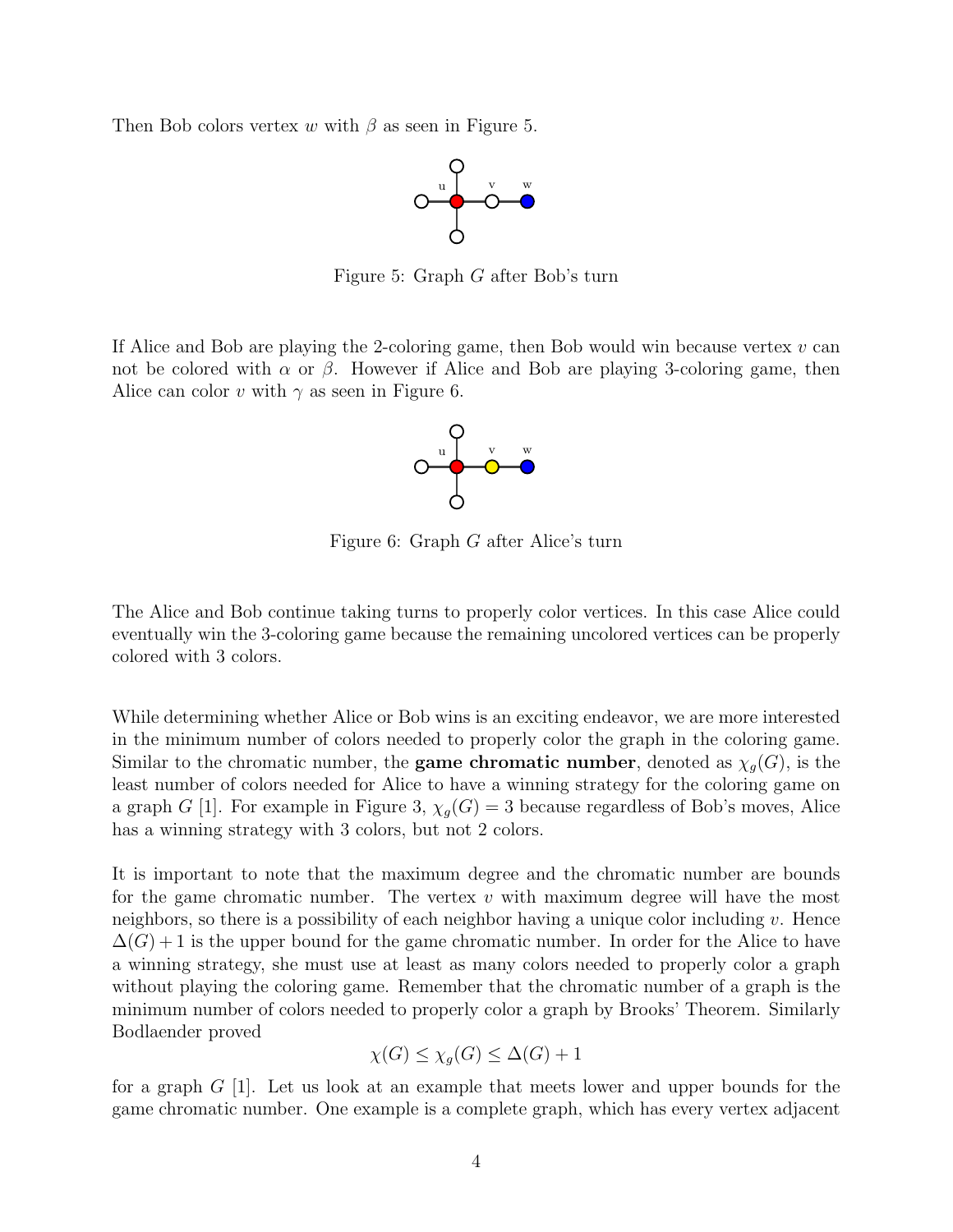to all other vertices. In Figure 7, the complete graph has  $\chi(G) = 5$ . Also, we see  $\Delta(G) = 4$ , so the upper bound is also 5. Thus  $\chi_g(G) = 5$  for the graph in Figure 7. Note that all complete graphs have a game chromatic number equal to the chromatic number.



Figure 7: Complete Graph G

## 2 Game Chromatic Number on Trees

We now investigate the game chromatic number of a specific class of graphs, known as tree graphs. To understand trees, we need to define a cycle. A graph  $G$  contains a cycle if  $G$ has a path  $P = x_0, x_1, \ldots, x_n$  such that  $x_1x_n$  is an edge in G. If starting from one vertex we travel or walk along a path and get back to our starting vertex, then the graph contains a cycle. Note that graphs can have more than one cycle.

Definition 2.1. Tree graphs are connected simple graphs that do not contain any cycles.

For example, Figure 1 is not a tree because the path  $w \to v \to u \to w$  is a cycle in G and the graph is disconnected. However, Figure 2 and Figure 3 are trees because both are acyclic and connected simple graphs.

We can also expand the idea of trees to disjoint graphs. A forest is a disconnected graph such that each connection component is a tree. Continuing with the tree metaphor, we label the vertices of degree 1 as leaves. All non-leave vertices, known a central vertices of a tree, have degree at least 2.

### 2.1 Trunking

By breaking a tree apart as Alice and Bob play, trunking is a tool for proving Alice or Bob win on a tree. This trunking method was formed in [3], but a similar trunking method has been used for the coloring game dating back to Faigle [5].

**Definition 2.2.** A trunk T of graph G is a maximal connected subgraph of G such that every colored vertex in  $T$  is a leaf of  $T$ .

The set of all trunks is  $R(G)$  with each uncolored vertex in exactly one trunk and each colored vertex v in  $deg(v)$  many trunks. We can define the trunking method iterative as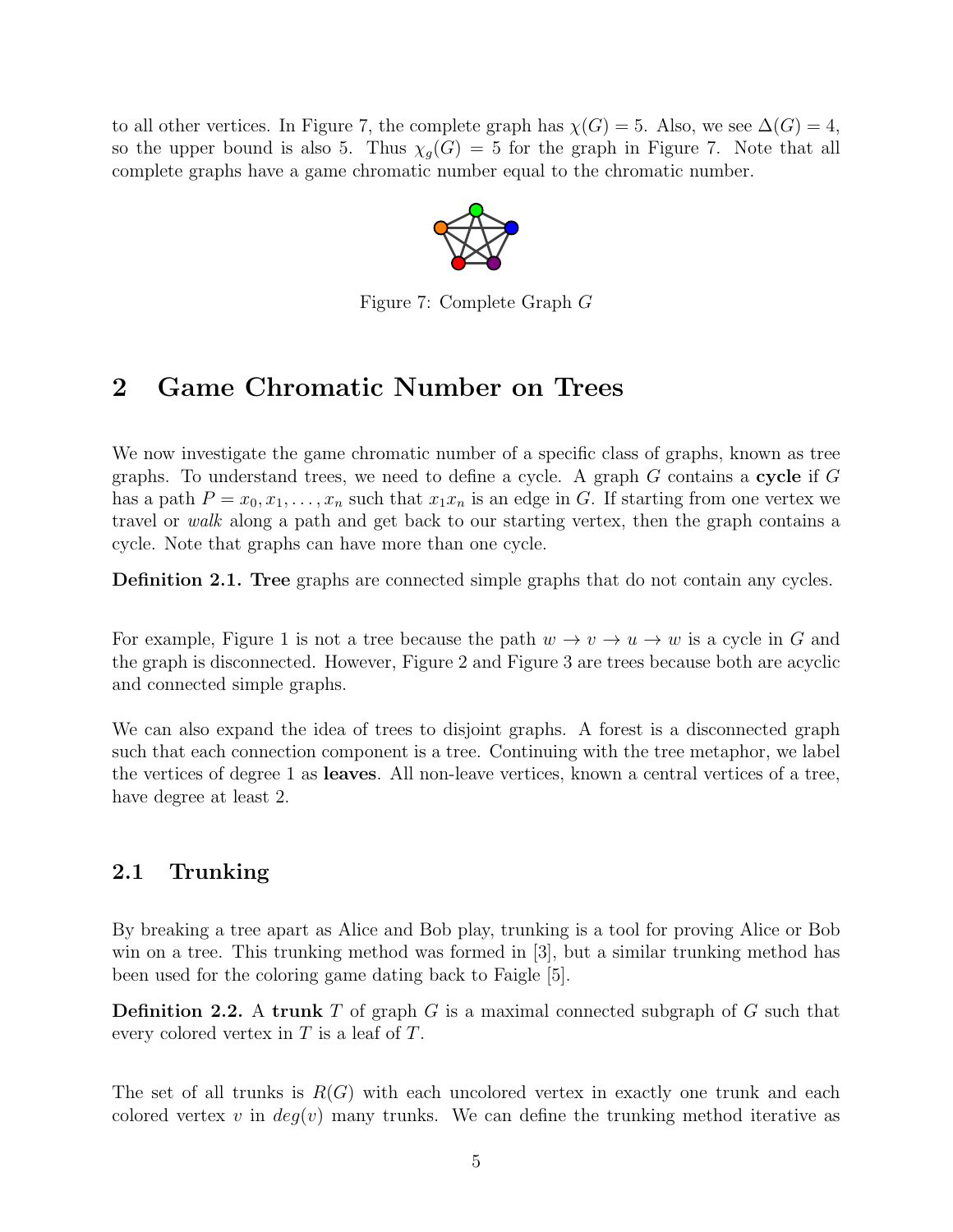Alice and Bob color vertices. Once a vertex  $u$  in a trunk  $T$  is colored, then the trunk is divided into  $n = deg(u)$  trunks at u. Now we have  $n - 1$  more trunks in  $R(G)$  because we replaced  $T$  with  $n$  trunks.

Let us run through an example of using the trunking method on graph  $G$ . At first the entire graph  $G$  is the trunk because there are no colored leaves.



Figure 8: Tree G is the trunk.



Figure 9: After the vertex v in G is colored we can divide G into two trunks  $T_1$  and  $T_1$ , since  $deg(v) = 2.$ 



Figure 10: Vertex u is colored in  $T_1$ , so  $T_1$  is now broken into 3 trunks. Thus  $R(G)$  has 4 trunks.

In Section 1.2, the  $n$ -coloring game is defined by Alice coloring first and neither player can pass on their turn. However we will now define two variations of the n-coloring game as designed by Dunn et al. [3].

**Definition 2.3.** In the *n*-modified coloring game, denoted as *n*-MCG, Bob plays first on a partially colored graph. Then, Alice and Bob alternate properly coloring vertices, but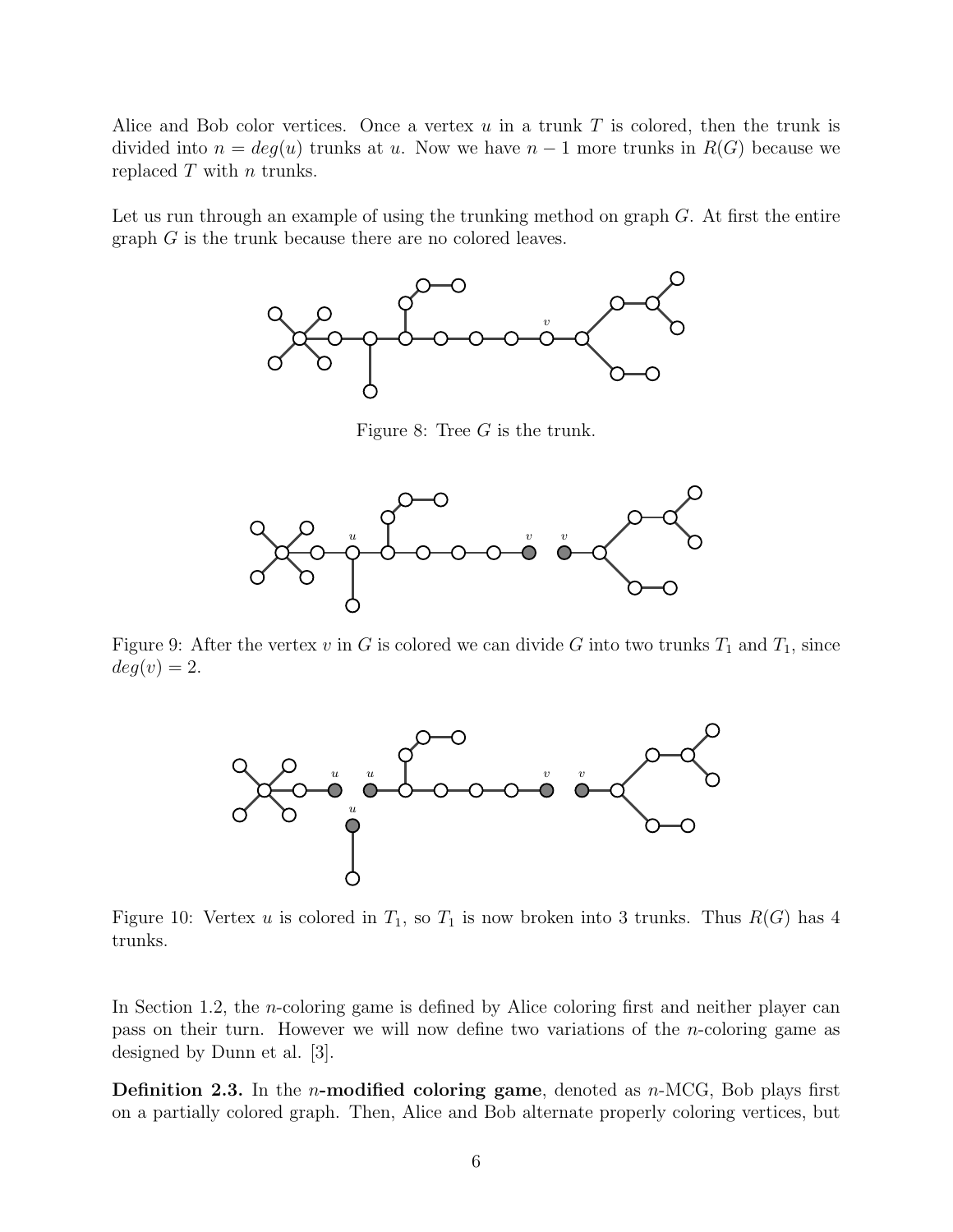Bob can skip his turn. Alice wins if every vertex is properly colored with  $n$  colors, otherwise Bob wins.

**Lemma 2.4.** [3] If Alice can win the n-MCG on every trunk in a partially colored forest  $F$ , she can win the n-coloring game on F.

**Lemma 2.5.** [3] If T is a trunk with at most one colored vertex and at most  $\gamma$  vertices, Alice can win the 3-MCG on T.

The purpose of the modified coloring game is to help prove Alice could win with  $n$  colors as seen in Lemma 2.4. Thus the modified coloring game is instrumental to proving  $n$  as the lower bound of the game chromatic number.

Similarly, [3] designed the expanded coloring games to demonstrate Bob's winning strategy with k colors. Therefore the expanded coloring game is helpful with proving  $n$  as the lower bound for the game chromatic number. In the  $n$ -expanded coloring game, denoted as  $n$ -ECG, Alice plays first on a partially colored graph. For Alice's turns she can color a vertex, add a colored leaf to any vertex, or pass her turn. Otherwise everything in the *n*-coloring game applies to the  $n$ -ECG variation.

**Lemma 2.6.** [3] Let F be a partially colored forest and let F' be an induced connected subgraph of  $F$ . If Bob can win the 3-ECG on  $F'$  and every vertex in  $F'$  does not have a colored neighbor in  $F$ , then Bob can win the 3-coloring game on  $F$ .

In particular, these lemmas with trunking method, MCG, and ECG will be helpful in proving Alice wins, which in turns proves the upper bound of the game chromatic number of a graph.

#### 2.2 Past Results for Trees

As a first result, Bodlaender [1] proved that Alice could always win the 5-coloring game on any tree. Yet, Bodlaender was never able to find a graph with the game chromatic number of 5. Thus in [5], the upper bound was improved by proving trees have a game chromatic number of at most 4. This is a strict upper bound because [3] found trees with game chromatic number equal to 4. We also know that any connected graph with at least 2 vertices will have a game chromatic number of at least 2. In [3], the conditions for a forest F to have  $\chi_g(F) = 2$  are stated in Theorem 2.7.

**Theorem 2.7** (Dunn et al. [3]). Let F be a forest with the longest path having length  $\ell$ . Then  $\chi_q(F) = 2$  if and only if

- $1 \leq \ell \leq 2$  or
- $\ell = 3$ , the number of vertices is odd, and every tree in the forest with a distance 3 is a path.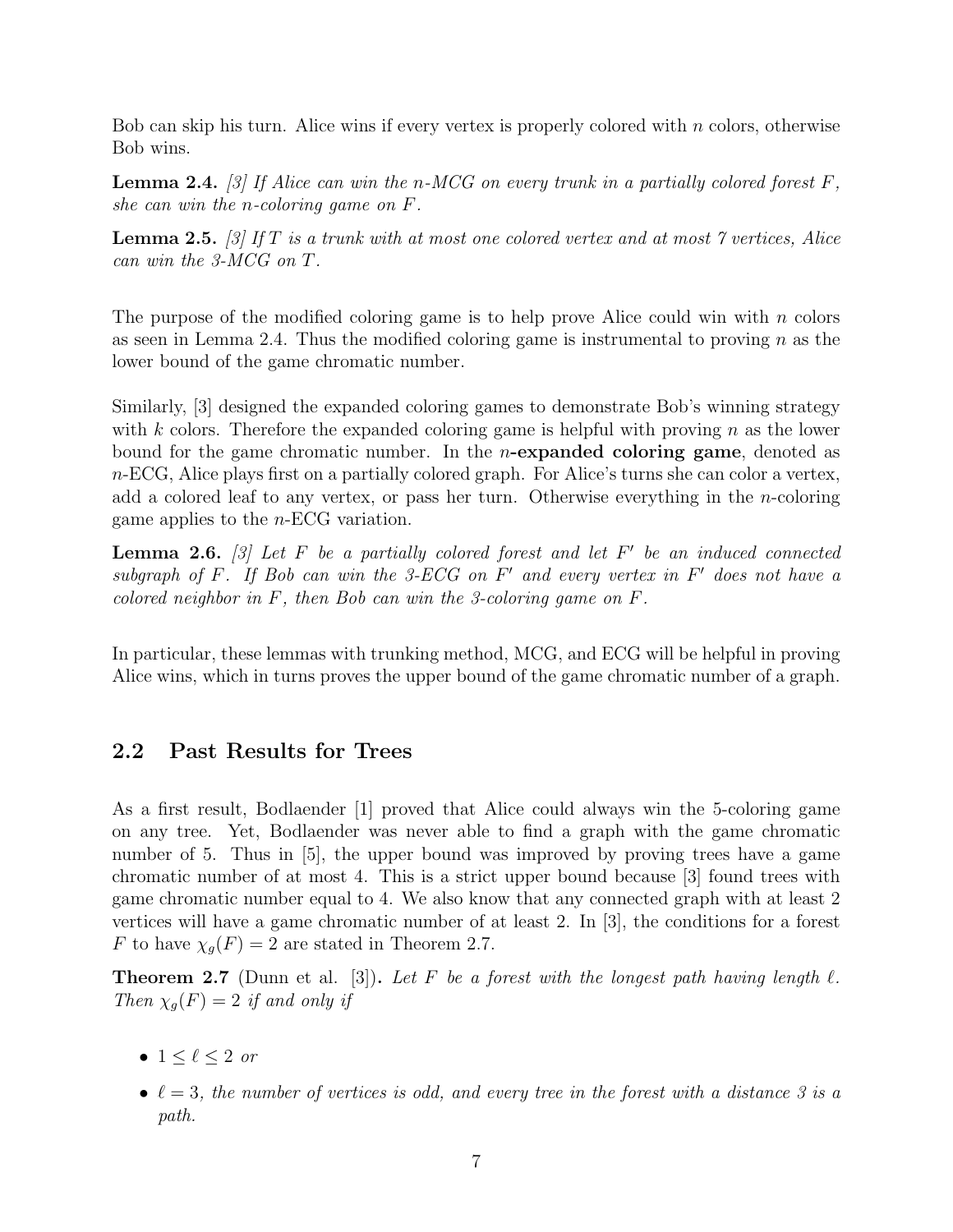We can also identity the game chromatic number based on the number vertices in a forest. If F is a forest with  $n \leq 13$  vertices, then  $\chi_q(F) = 3$  [3]. However the requirements for whether a forest or tree having a game chromatic number of 3 or 4 are still unknown according to [4]. In this paper, we prove results on the differentiation of the game chromatic number of trees to help answer this open question.

Question: What is the criteria for differentiating between trees with game chromatic number of 3 and 4? [4]

## 3 Game Chromatic Number on Caterpillars

Instead of studying the entire class of trees, we will focus one subclass of trees. There are many classes of connected graphs without cycles, such as lobster graphs, polygraphs, and leaf powers. In order to help answer a portion of the above question, we will investigate when the game chromatic number is 3 or 4 in a subclass of trees called caterpillars. A caterpillar graph, denoted as  $cat{k_1, k_2, \ldots, k_n}$ , is a tree with n central vertices such that each central vertex  $v_i$  has  $k_i$  leaves. For example, in Figure 11 the caterpillar C contains 8 central vertices, which are circled in red.



Figure 11: Caterpillar  $C = cat{2, 2, 1, 2, 1, 3, 0, 2}$ 

#### 3.1 Past Results for Caterpillars

The most trivial set of caterpillars are paths, which is  $P_n = cat\{0, 0, 0, \ldots, 0\}$  with  $1 \leq n$ vertices. The upper bound is  $\chi_g(P_n) \leq \Delta(P_n) + 1 = 3$ . Now let's play the 2-coloring game on  $P_n$  with  $n \geq 4$  vertices. After Alice's first turn, Bob can always color a vertex a distance 2 away with a new color. Thus an uncolored vertex is adjacent to two different colors, so a third color is needed. We can see an example of the 2-coloring game on a path  $P_4$  in Figure 12, where  $v$  can not be colored with 2 colors. Since Bob can win the 2-coloring game, then  $\chi_g(P_n) = 3$  for  $n \geq 4$ .



Figure 12: Path  $P_n$  after Bob's turn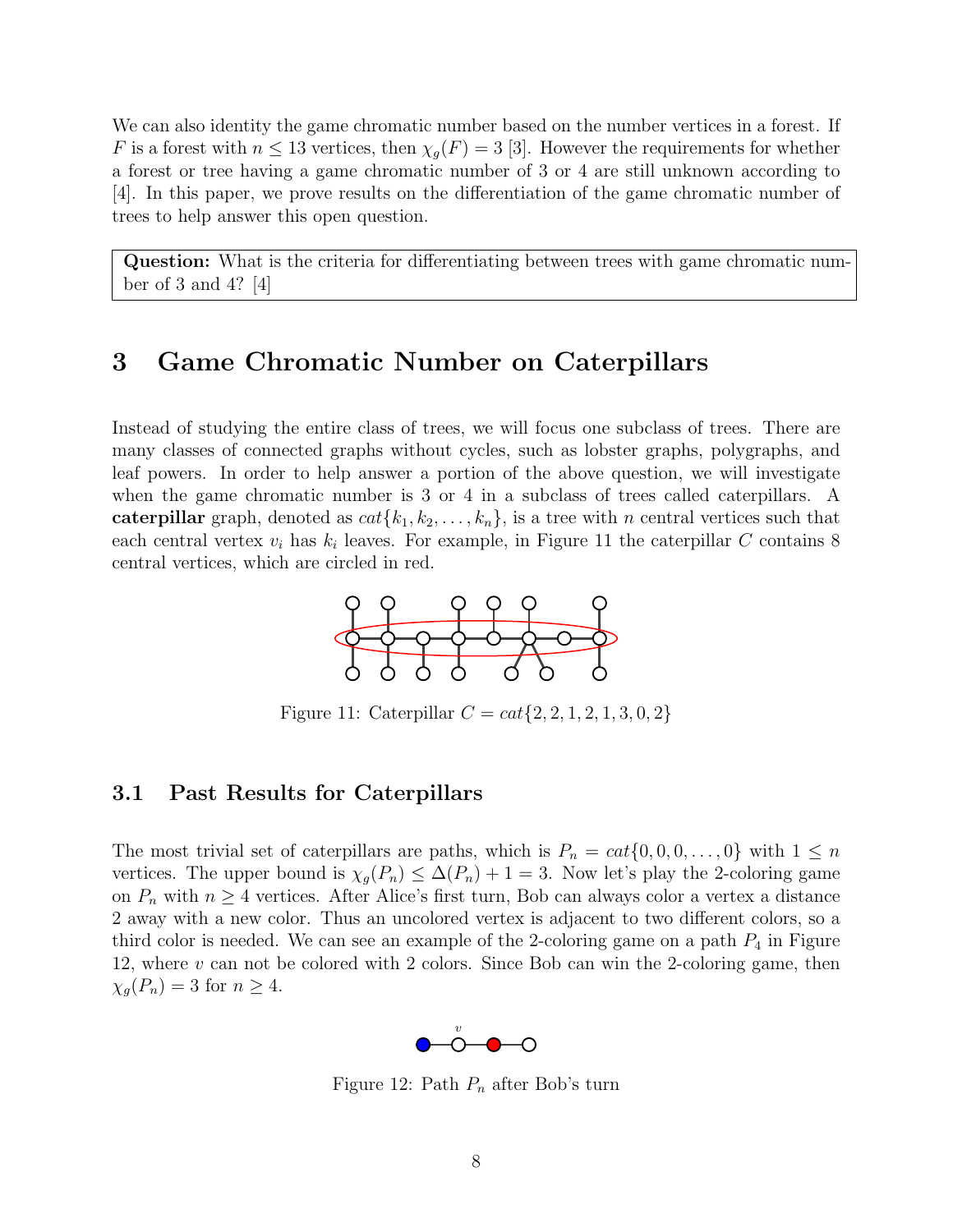Another trivial caterpillar is a star, which is  $cat\{n\}$  with  $n \geq 1$ . In the 2-coloring game, Alice can play first, so Alice colors the only central vertex with color  $\alpha$ . Then all the leaves can be properly colored with  $\beta$ . Therefore the star has a game chromatic number of 2. In Figure 13, Alice has just played on the star  $cat\{8\}$ .



Figure 13: Star with 8 leaves after Alice's first turn

To solve the problem of game chromatic number of caterpillars, Furtado et al used maximum degree and graphs without vertices of a certain degree as the criteria for identifying the game chromatic number. Other than the game chromatic number of trivial caterpillar cases, more general results of the game chromatic number were researched by Furtado et al. Below is the list the major results in [7] and [6].

- A caterpillar G with less than 4 vertices of degree 4 has  $\chi_g(G) = 3$ .
- Any caterpillar G with  $\Delta(G) = 3$  has  $\chi_g(G) \leq 3$ .
- A caterpillar G without a vertex of degree 2 has  $\chi_g(G) = 4$  if and only if G has at least 4 vertices with degree 4 or greater.
- A caterpillar G without a vertex of degree 3 has  $\chi_g(G) = 4$  if and only if G has an induced subgraph of the caterpillar of family Q from [7].

With only 14 vertices  $G = cat\{0, 2, 2, 2, 2, 0\}$  in Figure 14 is the smallest tree, which happens to be a caterpillar, with game chromatic number of 4. However, a tree with game chromatic number of 4 does not need to contain  $G$  as a subgraph, as we will see in Section 4.

**Theorem 3.1.** [3] If G is as seen in Figure 14, then Bob can win the 3-ECG on G. Moreover, G is a minimal example of a tree with  $\chi_g(G) = 4$ .



Figure 14: Smallest tree G with  $\chi_q(G) = 4$ 

The previous results classify multiple caterpillars, yet caterpillars with more than 13 vertices that contain a vertex of degree 2, degree 3, and at least 4 vertices of at least 4 degree has not been classified. Thus we created a new subclass of caterpillars, called *segmented caterpillars*.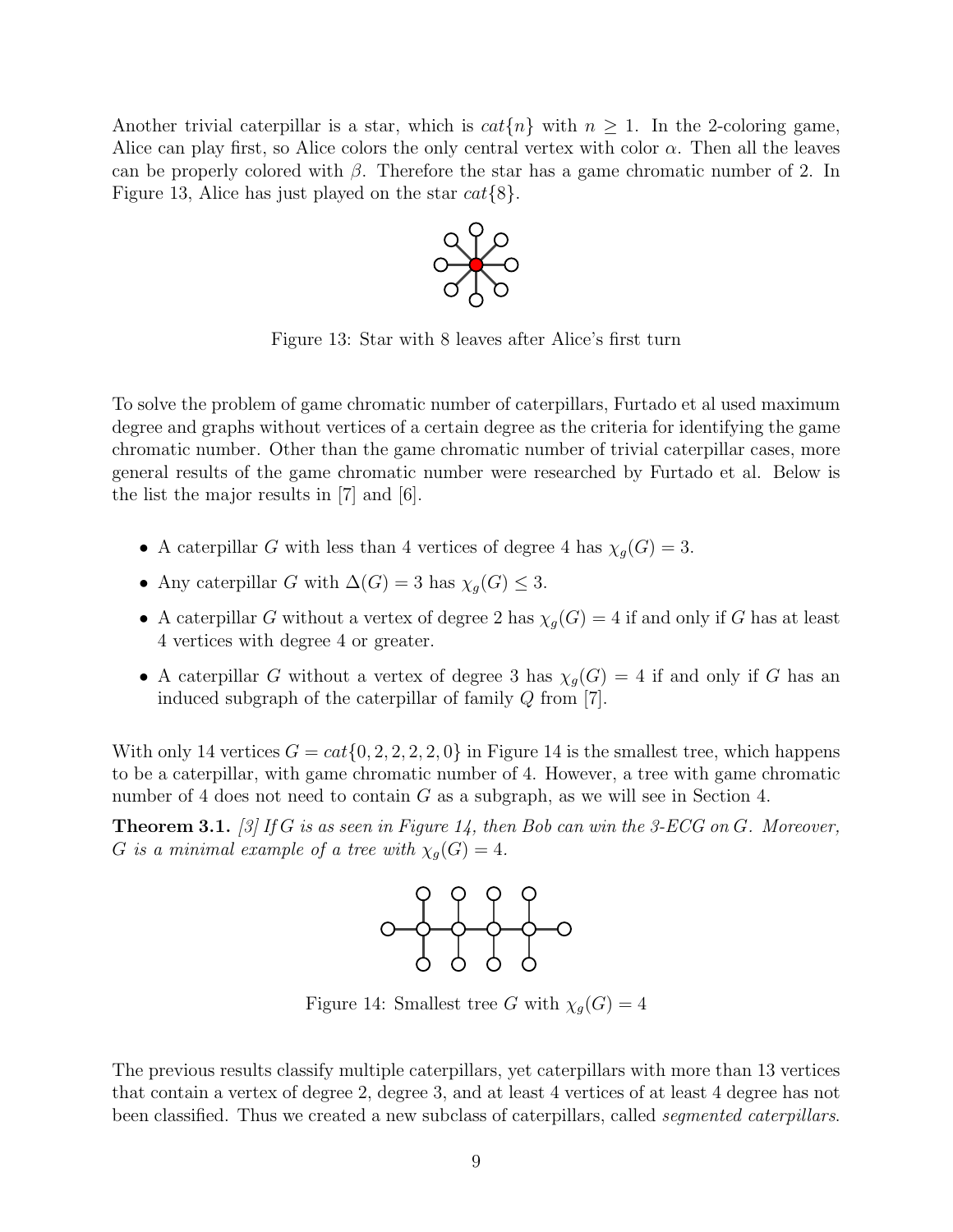## 4 Game Chromatic Number on Segmented Caterpillars

To guarantee a caterpillar with a vertex of degree 2, we created a segmented caterpillar. Then with additional restrictions on the segments, the caterpillar will have a degree 3 and at least 4 vertices of at least 4 degrees. A **segment** is a sequence  $S = \{k_1, \ldots, k_n\}$  such that  $k_i \geq 1$  for  $0 \leq i \leq n$  and  $n \geq 1$ . A segmented caterpillar is a caterpillar  $H =$  $cat\{S_1, 0, S_2, 0, S_3, 0, \ldots, 0, S_m\}$  with m segments  $\{S_1, S_2, \ldots, S_m\}$ . Note that this notation of caterpillars was used in  $[6]$  and  $[7]$  and we extended the notation for segments. In this paper, we will work with uniform segmented caterpillars, which occur when segments are all the same.

In this section, we consider uniform segmented caterpillars with segments of  $\{2\}, \{2, 2\}$ , or  $\{2, 2, 2\}$ . Notice in the segmented caterpillar, the first vertex has exactly 2 leaves, so the graph has a vertex of degree 3. For the game chromatic number of the segmented caterpillar to be non-trivial by results of Dunn et al. [3] and Furtado et al. [7], we assume the segmented caterpillar has more than 13 vertices and at least 4 vertices of degree at least 4. The first case to consider is when each segment is  $\{2\}$ .

### 4.1 Segments of  $\{2\}$

Let us investigate uniform segmented caterpillars with segments of  $\{2\}$ . To begin, we need to consider partially colored trunks that could appear while playing the n-coloring game. To prove the game chromatic number of all uniform segmented  $\{2\}$  caterpillars is 3 as seen below in Theorem 4.5, we will to prove in Lemma 4.3 and Lemma 4.4 that Alice can win on all possible trunks.

In order to gain a better understanding of the criteria for a tree having a game chromatic number of 3 and 4, the reader should be knowledgeable of dangerous vertices. A **dangerous** vertex v has at most as many uncolored adjacent vertices as legal colors available to color  $v$ in the n-coloring game[3]. Note a dangerous vertex can have colored neighbors or no colored neighbors. In an *n*-coloring game, a **very dangerous vertex** has  $n - 1$  uniquely colored neighbors and at least one uncolored neighbor that can be properly colored with the  $n^{th}$ color. We notice that all very dangerous vertices are dangerous vertices, but not vice versa. To see the difference between dangerous vertices and very dangerous vertices, let us look at Figure 15, which contains three graphs in the 3-coloring game. Since  $u_1$  has 2 possible colors in the 3-coloring game and 2 uncolored neighbors, then  $u_1$  is a dangerous vertex. The vertex  $u_2$  is a very dangerous vertex because it has 2 uniquely colored neighbors and an uncolored neighbor.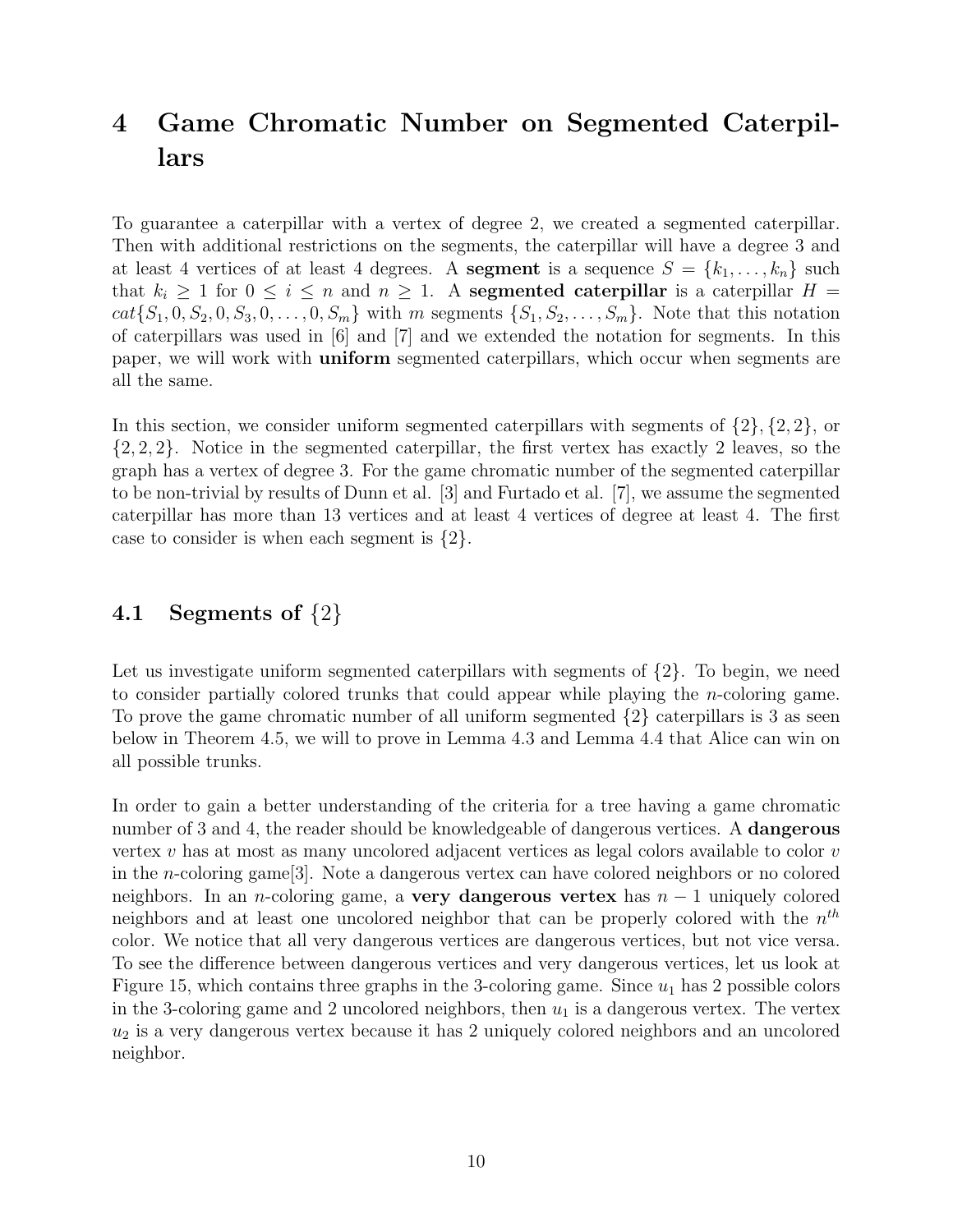

Figure 15: In the 3-coloring game,  $u_1$ ,  $u_2$ , and  $u_3$  are dangerous vertices,  $u_2$  is a very dangerous vertex, and  $u_4$  can not be colored with 3-coloring game. Thus Alice wants to avoid 3 unique colored leaf adjacent to one vertex.

In order to prove more general statements about the game chromatic number of trees, we utilize the concepts of dangerous and very dangerous vertices.

Lemma 4.1. If a graph G does not have any dangerous vertices or G has exactly one dangerous vertex with the same colored neighbors, then Alice wins the 3-MCG on G.

Proof. Let G be a graph where Alice and Bob are playing the 3-modified coloring game. Thus we will prove that Alice wins for each move Bob makes in his turn. Since Bob and Alice are playing the 3-MCG, Bob plays first. Trivially, if G has no dangerous vertices, then Bob can color any vertex because every vertex in G has more legal colors available than uncolored adjacent vertices. Thus every vertex can be properly colored, so Alice will win the 3-MCG on G.

Assume G has exactly one dangerous vertex  $v$  with the colored neighbors having the color α. If Bob colors v, Alice colors any vertex. If Bob colors an adjacent vertex to v with  $α$ , then Alice colors v with  $\beta$ . If Bob passes or colors a vertex not adjacent to v, then Alice colors v. Thus after Bob's turn, Alice can eliminate any dangerous vertices in  $T$ . Therefore Alice will win the 3-MCG on G because every vertex can be properly colored.

 $\Box$ 

**Lemma 4.2.** If the graph  $G$  has at least two very dangerous vertices that are not adjacent, then Bob wins the 3-coloring game on G.

*Proof.* Suppose a graph G has two non-adjacent very dangerous vertices v and u. In the 3-coloring game, Alice plays first. If Alice does not color  $u$ , then Bob colors a leaf of  $u$  with a new third color. Thus u cannot be colored in the 3-coloring game, so Bob wins.

If Alice colors the very dangerous vertex  $u$ , then Bob colors a leaf of  $v$  with a new third color. Thus v cannot be colored in the 3-coloring game, so Bob wins.  $\Box$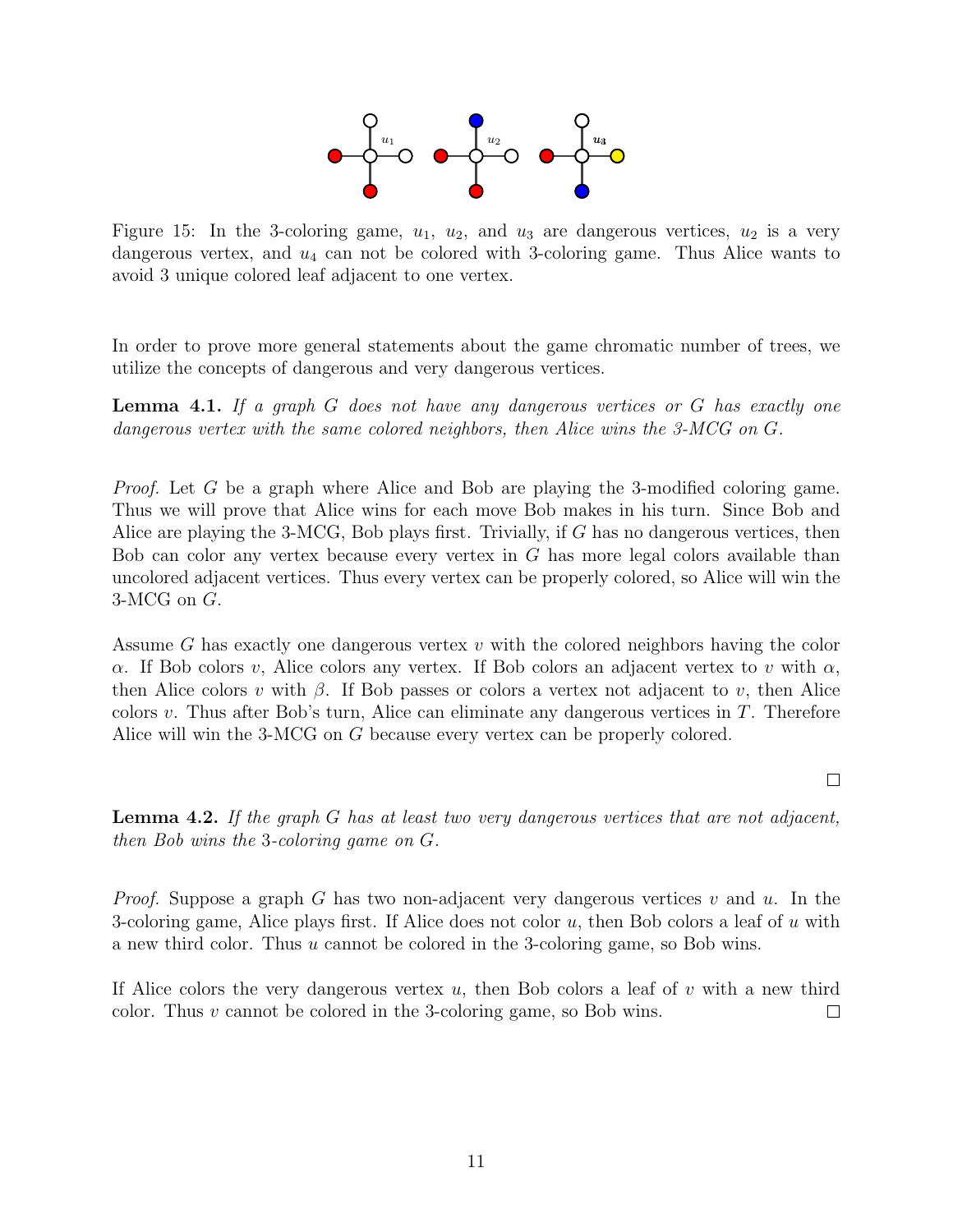

Figure 16: Caterpillar  $H_1 = cat\{0, 0, S_1, 0S_2, 0, S_3, 0, ..., 0, S_n, 0\}$  with uncolored  $S_i = \{2\}$ for  $1 < i < n$ .



Figure 17: Caterpillar  $H_2 = cat\{0, 0, S_1, 0S_2, 0, S_3, 0, \ldots, 0, S_m, 0, 0\}$  with uncolored  $S_j = \{2\}$ for  $1 < j < m$ .

**Lemma 4.3.** If a partially colored segmented caterpillar G is  $H_1$  as seen in Figure 16 or  $H_2$ as seen in Figure 17, then Alice wins the 3-MCG on G.

Proof. Through induction on the number of dangerous vertices, we will prove that Alice wins the 3-MCG on G, which is the partially colored graph  $H_1$  as seen in Figure 16 or  $H_2$  as seen in Figure 17. If G has only one dangerous vertex, then Alice wins with 3 colors by Lemma 4.1.

Assume Alice wins the 3-MCG on  $H_1$  and  $H_2$  with each having n dangerous vertices. We will prove Alice wins the 3-MCG for the partially colored graph  $H_1$  and  $H_2$  with  $n+1$  dangerous vertices.

First, let G have the structure of  $H_1$  with  $n+1$  dangerous vertices. Since we are playing the 3-MCG, Bob plays first by either passing, coloring a dangerous vertex, degree 2 vertex, or a leaf.

- If Bob passes on his turn, then Alice colors the dangerous vertex of  $S_{n+1}$ . Thus G has the structure of  $H_2$  with n dangerous vertices and other trunks with no dangerous vertices.
- If Bob colors a dangerous vertex, then Alice colors any dangerous vertex. Thus  $G$  has one or two trunk(s) of the form  $H_2$ , possibly one trunk of the form  $H_1$  with each trunk having at the most n dangerous vertices, and other trunks with no dangerous vertices.
- If Bob colors a vertex of degree 2, then Alice colors the dangerous vertex of  $S_{n+1}$ . Thus G has one or two trunk(s) of  $H_1$  each with at most n dangerous vertices and other trunks with no dangerous vertices.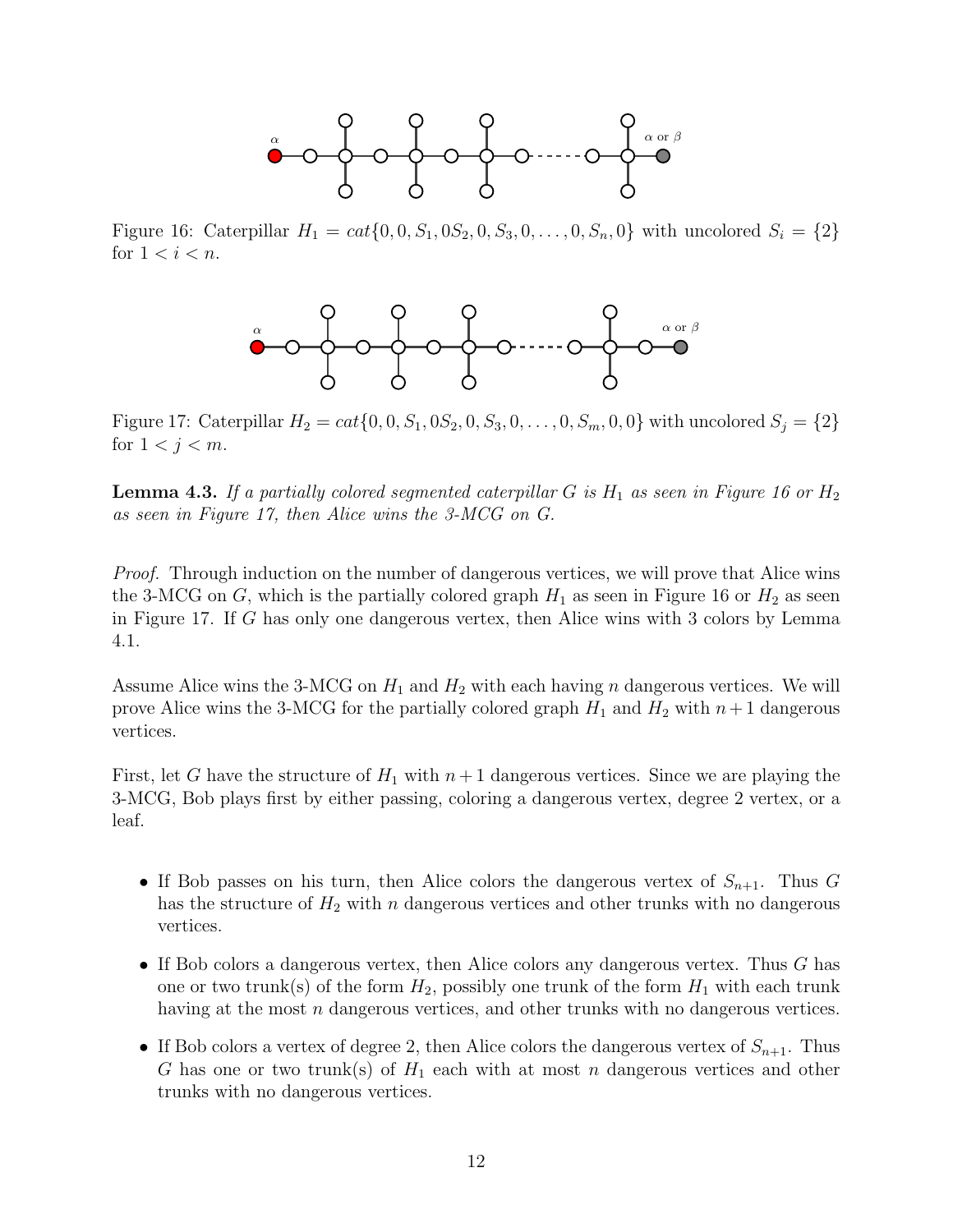• If Bob colors a leaf x, then Alice colors the dangerous vertex adjacent to x. Now  $G$ has one trunk of  $H_2$  with at most n dangerous vertices, possibly one trunk of  $H_1$  with at most n dangerous vertices, and other trunks with no dangerous vertices.

Let G have the structure of  $H_2$  with  $n + 1$  dangerous vertices. Since we are playing the 3-MCG, Bob plays first.

- If Bob passes or colors a dangerous vertex, then Alice colors any dangerous vertex. Thus G has at most three trunks with the structure of  $H_2$  each with at most n dangerous vertices and other trunks with no dangerous vertices.
- If Bob colors a vertex x of degree 2, then Alice colors either dangerous vertex adjacent to x. Thus G' has at most one trunk of  $H_1$  with at most n dangerous vertices, one trunk of  $H_2$  with at most n dangerous vertices, and other trunks with no dangerous vertices.
- If Bob colors a leaf  $u$ , then Alice colors the dangerous vertex adjacent to  $u$ . Thus G has at most two  $H_2$  with at most n dangerous vertices, and other trunks with no dangerous vertices.

Alice can win the 3-MCG on any trunks without any dangerous vertices by Lemma 4.1. Thus we only focus on the trunks with more than one dangerous vertex. By the inductive hypothesis and Lemma 2.4, Alice wins the 3-MCG on G.  $\Box$ 



Figure 18: Segmented caterpillar  $H = cat\{0, 0, S_1, 0, S_2, 0, S_3, 0, \ldots, 0, S_n\}$  with uncolored  $S_i = \{2\}$  for  $1 < i \leq n$ .

**Lemma 4.4.** If H is the partially colored segmented caterpillar as seen in Figure 18, then Alice wins the 3-MCG on H.

*Proof.* Let H be the partially colored segmented caterpillar as seen in Figure 18. If H has no dangerous vertices, then Alice wins the 3-MCG by Lemma 4.1.

Assume Alice wins the 3-MCG on  $H$  with n dangerous vertices. We will prove Alice then wins the 3-MCG on H' with  $n+1$  dangerous vertices. Since we are playing the 3-MCG, then Bob plays first by passing, coloring a dangerous vertex, a vertex of degree 2, or a leaf.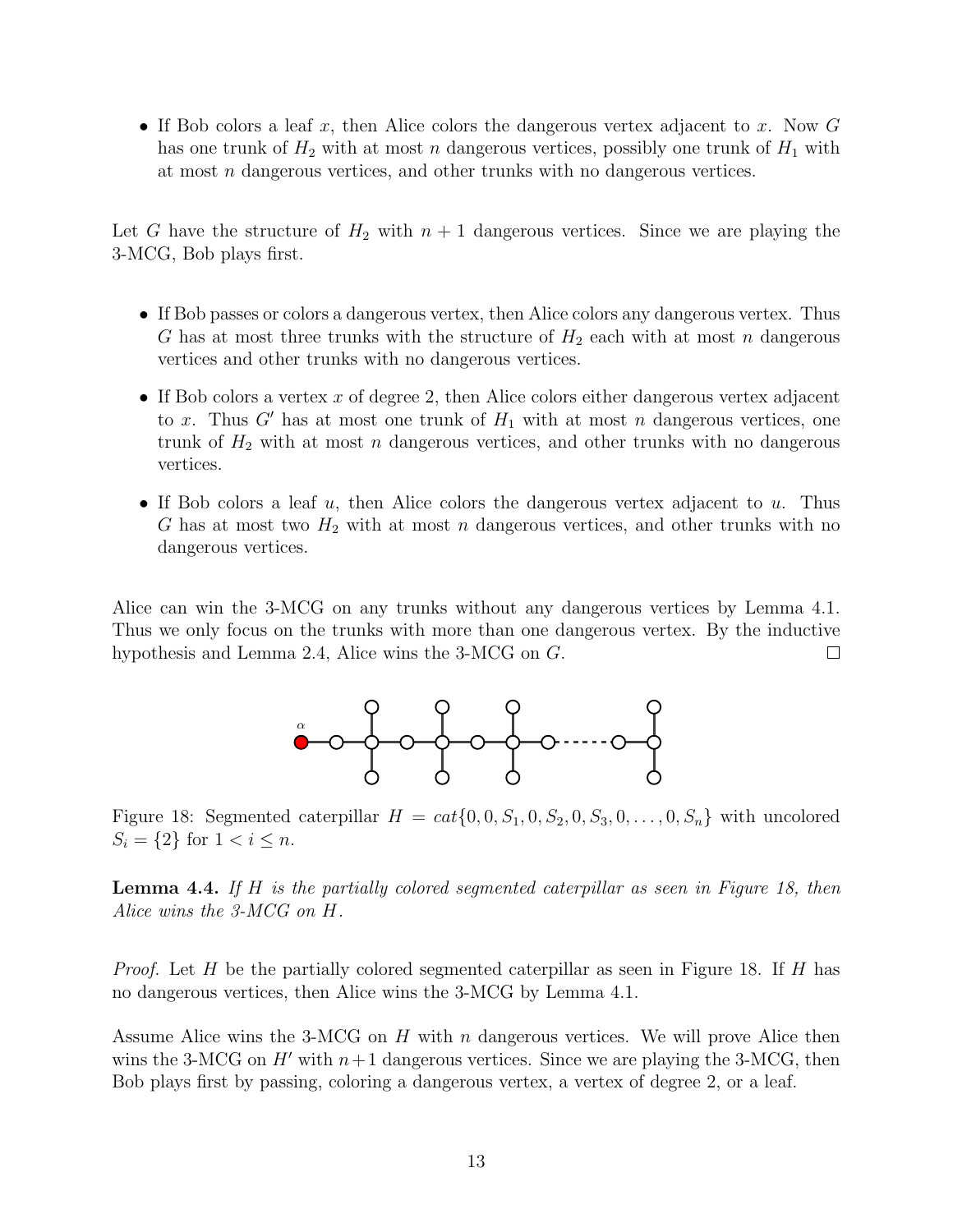- If Bob passes, then Alice colors the dangerous vertex of  $S_2$ . Thus H' has a trunk of H with  $n$  dangerous vertices and other trunks with no dangerous vertices.
- If Bob colors a dangerous vertex, then Alice colors a dangerous vertex. Thus  $H'$  has a trunk of H with at most n vertices, two trunks of  $H_2$  as seen Figure 17, and other trunks with no dangerous vertices.
- If Bob colors a vertex of degree 2, then Alice colors the adjacent dangerous vertex closer in distance to  $S_{n+1}$ . Thus H' has a trunk of H with n dangerous vertices, possibly a trunk of  $H_1$  as seen Figure 16, and other trunks with no dangerous vertices.
- If Bob colors a leaf, then Alice colors the adjacent dangerous vertex. Thus  $H'$  has possibly a trunk of H with at most n dangerous vertices, a trunk of  $H_1$  as seen in Figure 16, and other trunks with no dangerous vertices.

By Lemma 4.1, Alice can win the 3-MCG on any trunks without any dangerous vertices. Thus we only focus on the trunks with more than one dangerous vertex. By the inductive hypothesis and Lemma 4.3, Alice wins the  $3\text{-}MCG$  on each trunk in  $H'$ . Thus by Lemma 2.4 Alice wins the 3-MCG on  $H'$  with  $n + 1$  dangerous vertices.  $\Box$ 



Figure 19: Segmented {2} Caterpillar

**Theorem 4.5.** If G is a uniform segmented  $\{2\}$  caterpillar as seen in Figure 19, then  $\chi_q(G) = 3.$ 

*Proof.* Let Alice and Bob play the 3-coloring game on  $G = cat{S_1, 0, S_2, 0, ..., 0, S_n}$  with  $S_i = \{2\}$  for  $1 \geq i \geq n$ . Alice goes first by coloring one of the vertices of degree 3. Alice can win the 3-MCG of each trunk by Lemma 4.4 and Lemma 4.1. Thus Alice wins the 3-coloring game by Lemma 2.4.

Alice can not win the 2-coloring game by Theorem 2.7. Therefore, Alice has a winning strategy with 3 colors, so  $\chi_g(G) = 3$ .  $\Box$ 

The uniform segmented  $\{2\}$  caterpillar has a game chromatic number of 3, which is nontrivial because the caterpillar contains a degree 3 vertex, degree 2 vertex, more than 4 vertices with degree at least 4, and more than 13 vertices. We have classified uniform segmented {2} caterpillars, so the next extension is the game chromatic number of uniform segmented caterpillars with segments of  $\{2, 2\}.$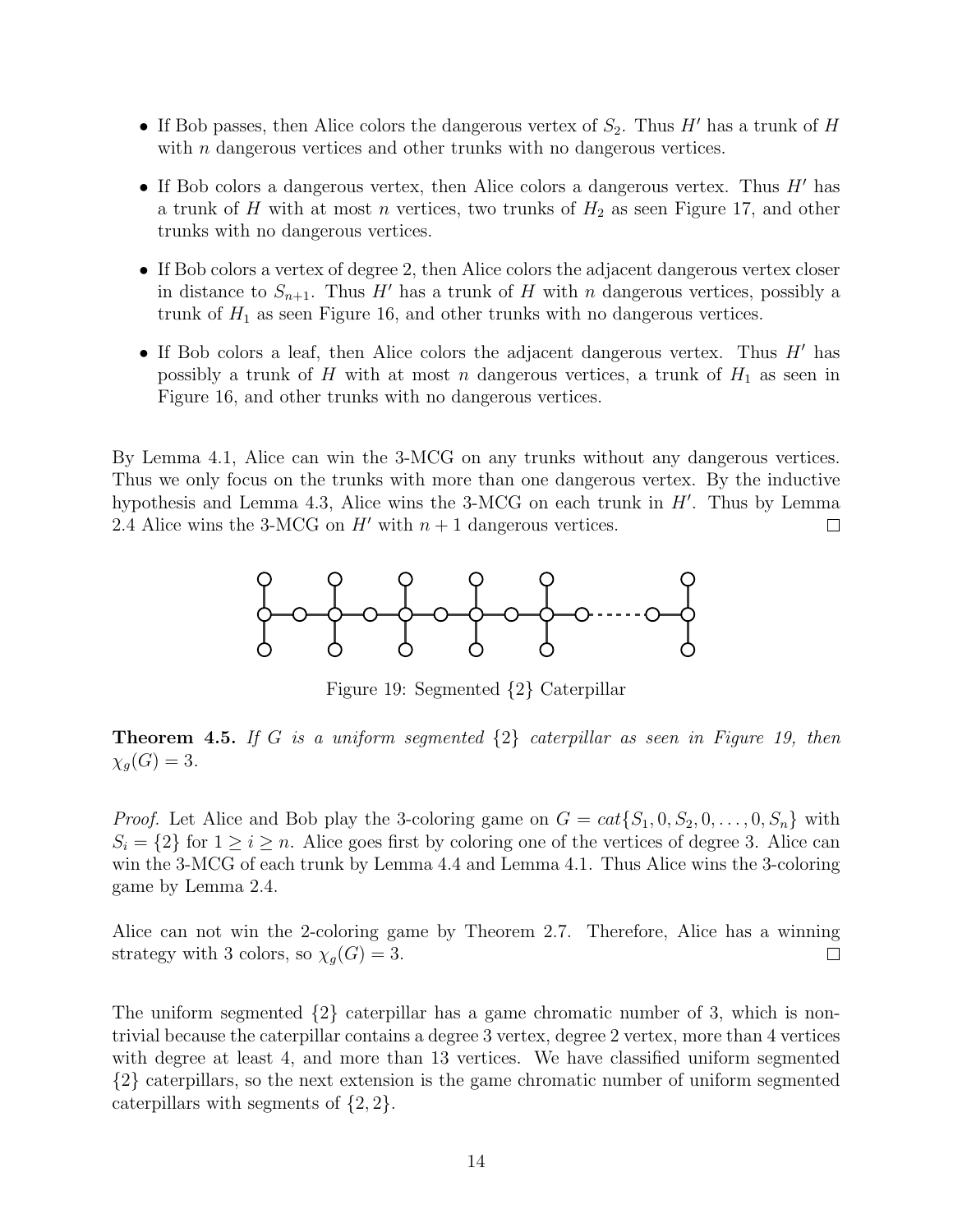#### 4.2 Segments of  $\{2, 2\}$

To prove that a uniform segmented  $\{2, 2\}$  caterpillar has a game chromatic number of 4, we will use a partially colored trunk that  $[3]$  proved Bob to win the 3-extended coloring game.

**Lemma 4.6** (Dunn et al. [3]). Let G be the partially colored tree shown in Figure 20 that may have an additional leaf colored  $\beta$  not shown in the figure. Then Bob can win the 3-ECG on G.



Figure 20: By Lemma 4.6, Bob wins the 3-coloring game.

Lemma 4.7. If a segmented caterpillar G contains two disjoint subgraphs that are each  $cat{0, 2, 2, 0, 2, 2, 0}$ , then  $\chi_g(G) = 4$ .

*Proof.* Let G be a segmented caterpillar such that G contains at least two disjoint subgraphs  $cat{0, 2, 2, 0, 2, 2, 0}$ , called  $H_1$  and  $H_2$ . Alice colors any vertex x with  $\alpha$ . Since  $H_1 \cap H_2 = \emptyset$ , then x is either in  $H_1$  or  $H_2$ , but not both. Without loss of generality, assume  $x \notin H_1$ , so  $v \in V(H_1)$  is an uncolored vertex of degree 2 as seen in Figure 21. Bob colors v with color β. Now  $H_1$  has two isomorphic subgraphs  $H_1' = H_1'' = cat{0, 1, 1, 0}$  with  $H_1' \cap H_1'' = v$ . Without loss of generality, Alice colors a vertex  $y \notin H'_1$ , so Bob colors the vertex without leaves in  $H'_1$  with color  $\beta$ . By Lemma 4.6, Bob can win 3-ECG on  $H'_1$ . By Lemma 2.6, Bob wins the 3-coloring game on G. Since  $\chi_g(G) \leq 4$  and  $\chi_g(G) > 3$ , then  $\chi_g(G) = 4$ .  $\Box$ 



Figure 21: Subgraph  $H_1 = H'_1 \cup H''_1$ 

**Lemma 4.8.** If a segmented caterpillar G contains a subgraph equal to one cat $\{0, 2, 2, 0, 2, 2, 0, 2, 2, 0\}$ , then  $\chi_q(G) = 4$ .

*Proof.* Let H be the subgraph  $cat{0, 2, 2, 0, 2, 2, 0, 2, 2, 0}$  as seen in Figure 22. We will prove Bob can win on this subgraph for every possible turn Alice takes by proving Bob wins the 3-ECG.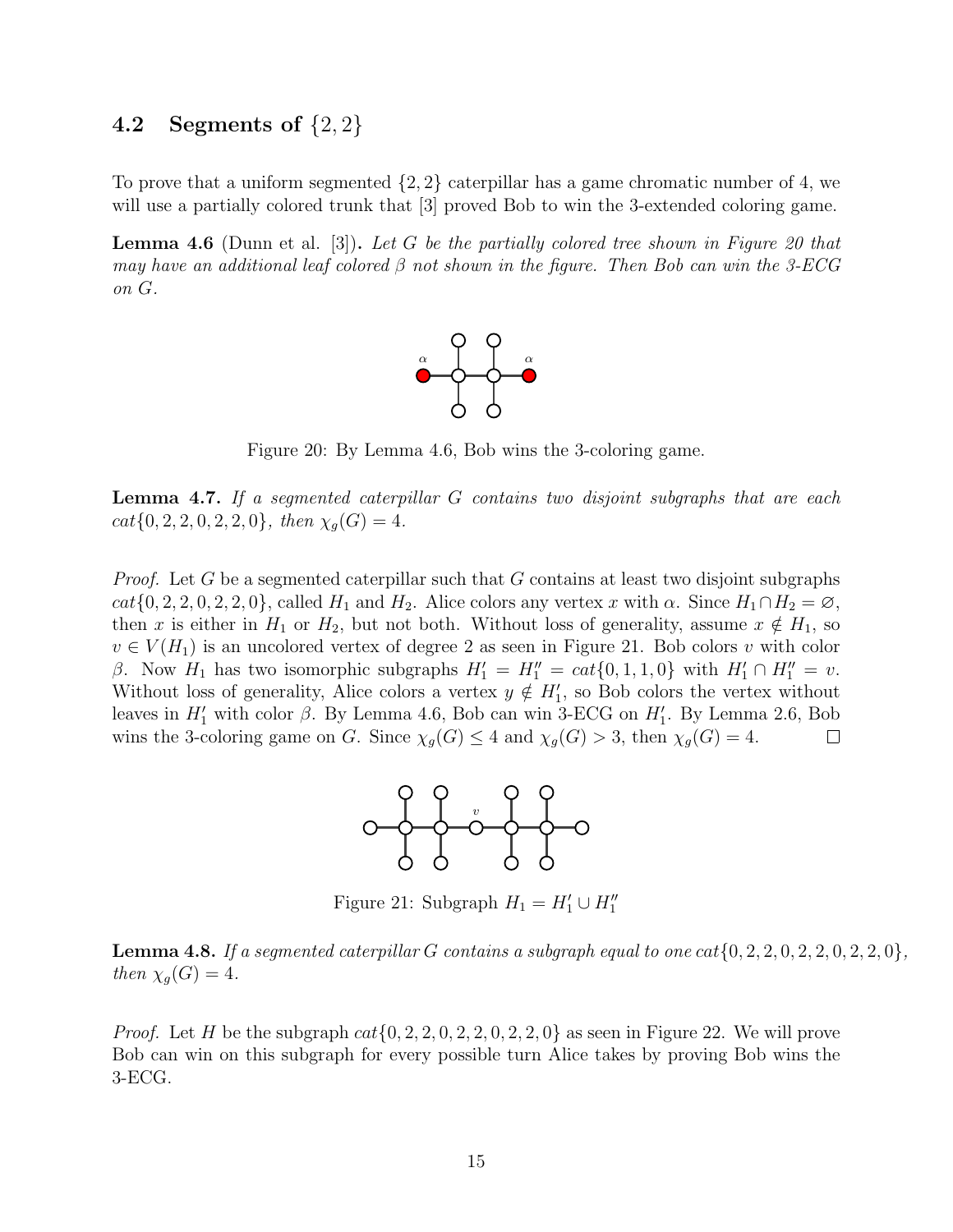Case 1: Alice passes her first turn. Bob colors vertex y with  $\alpha$ . If Alice colors a vertex in segment 2, then Bob colors z with  $\alpha$ . Otherwise, if Alice does not color a vertex in segment 2, Bob colors x with  $\alpha$ . Thus Bob has created the subgraph in Figure 20.

Case 2: Without loss of generality between coloring in segments 1 and 3, Alice colors a vertex in segment 1 with  $\alpha$ . Bob colors y with  $\beta$ . If Alice colors z or a vertex in segment 3, then Bob colors x with  $\beta$ . Otherwise if Alice passes, colors x, w, a vertex in segment 1, or a vertex in segment 2, then Bob colors z with  $\beta$ . Thus Bob has created the subgraph in Figure 20.

Case 3: Without loss of generality between coloring the vertex adjacent to x or to y in segment 2, Alice colors with  $\alpha$  a dangerous vertex that is adjacent to x or a leaf of the dangerous vertex that is adjacent to y. With  $\beta$ , Bob colors y. If Alice colors the very dangerous vertex, then Bob colors z with  $\beta$ . Thus Bob has created the subgraph in Figure 20. Otherwise if Alice does not color the very dangerous vertex, then Bob colors the leaf of the very dangerous vertex with  $\gamma$ . Thus, the very dangerous vertex would need a 4th color.

Case 4: Alice colors a vertex of degree 2 with  $\alpha$ . Bob then colors the vertex of degree 2 that is distance 3 away. Thus Bob has created the subgraph in Figure 20.

Since in every case Bob has created the subgraph in Figure 20 or created a vertex that requires a 4th color to be properly colored, Bob wins the 3-ECG on the subgraph  $H$ . Thus by Lemma 2.6, Bob wins the 3-coloring game. Since  $\chi_g(G) \leq 4$  and  $\chi_g(G) > 3$ , then  $\chi_q(G) = 4.$  $\Box$ 



Figure 22: Caterpillar  $H = cat{0, S_1, 0, S_2, 0, S_3, 0}$  with  $S_1 = S_2 = S_3 = \{2, 2\}$ 

Lemma 4.7 and Lemma 4.8 can be extended to non-uniform segmented caterpillars, but we classify the uniform segmented  $\{2, 2\}$  caterpillars that have two disjoint subgraphs of  $cat{0, 2, 2, 0, 2, 2, 0}$  or a subgraph of  $cat{0, 2, 2, 0, 2, 2, 0, 2, 2, 0}.$ 

**Lemma 4.9.** If a graph G as seen in Figure 23, then Alice wins the 3-MCG on G.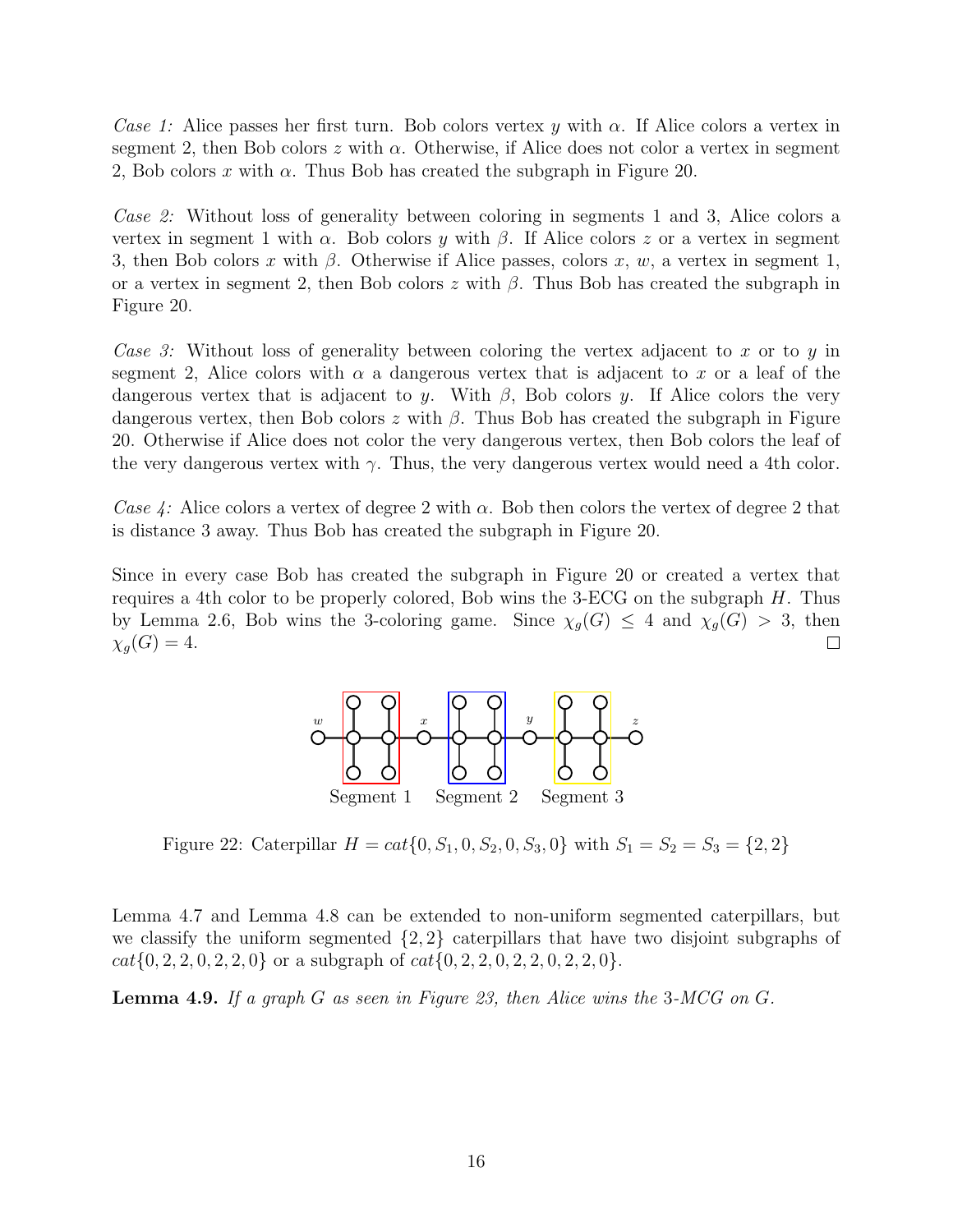

Figure 23: Partially colored caterpillar  $G = cat{2, 2, 0, 2}$  such that u can have more uncolored leaves, w can have more uncolored or  $\alpha$  colored leaves, or w is colored.

Proof. Suppose Alice and Bob are playing the 3-MCG on a caterpillar graph G as seen in Figure 23.

Case 1: If Bob colors a dangerous vertex v, then there are two trunks with vertex v beginning in both trunks. Since each trunk contains exactly one dangerous vertex each, Alice will win the 3-MCG on each trunk by Lemma 4.1.

Case 2: If Bob colors a leaf of u with  $\alpha$ , then Alice colors v with  $\alpha$ . Since there are two trunks with exactly one dangerous vertex each, then Alice wins the 3-MCG on each trunk by Lemma 4.1.

Case 3: If w is uncolored and Bob colors a vertex adjacent to w, then Alice colors w with  $\beta$ or  $\gamma$ .

- If Bob colors a vertex adjacent to v with  $\alpha$ , Alice colors v with  $\beta$  or  $\gamma$ . With only one dangerous vertex u, Alice will win the 3-MCG by Lemma 4.1.
- If Bob does not color a vertex adjacent to v, then Alice colors u. Alice wins the  $3\text{-}MCG$ on  $T$  by Lemma 4.1 as only  $v$  is uncolored with a single colored neighbor.

Case 4: If Bob does not color anything mentioned in Cases 1-3, Alice colors v to create two trunks. Since two trunks each having only one dangerous vertex, then Alice wins the 3-MCG on each trunk by Lemma 4.1.

Alice wins on each trunk, so by Lemma 2.4 Alice wins on G.

**Lemma 4.10.** If G is the partially colored caterpillar graph as seen in Figure 24, then Alice can win the 3-MCG on G.

 $\Box$ 



Figure 24: Partially colored caterpillar  $G = cat\{0, 0, 2, 2, 0, 2, 2\}.$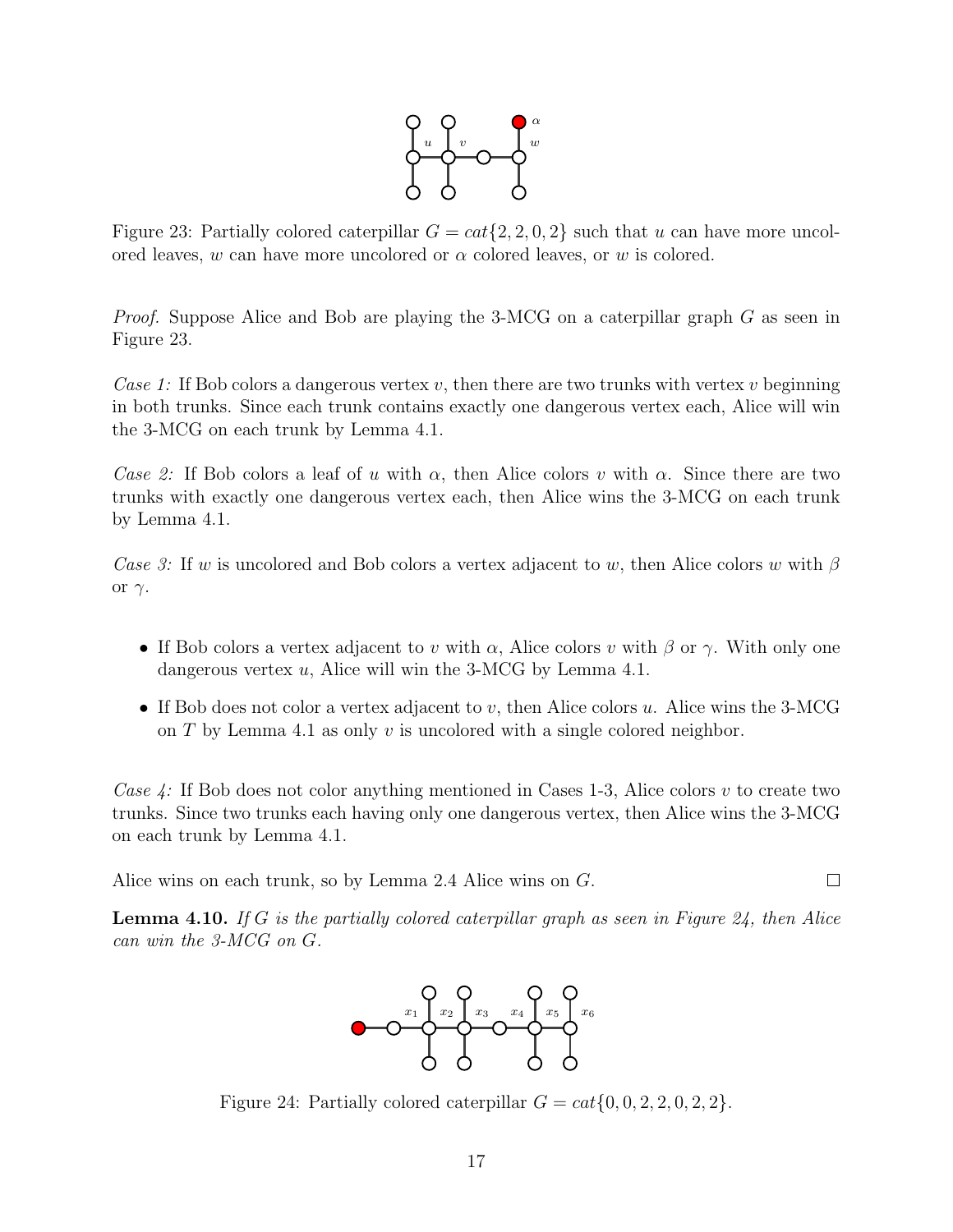*Proof.* Let G be the partially colored caterpillar graph as seen in Figure 24. Bob can play first.

- If Bob colors  $x_4$  or leaf of  $x_3$  with  $\beta$ , then Alice colors  $x_2$  with  $\beta$ , so G has two trunks. By Lemma 4.9 and Lemma 4.1, Alice wins on both trunks.
- If Bob colors  $x_5$  or  $x_6$  with  $\beta$ , then Alice colors  $x_3$  with  $\beta$ , so G has 3 trunks each with only one dangerous vertex. By Lemma 4.9, Alice wins on each trunk.
- If Bob colors a leaf of  $x_5$  with  $\beta$ , then Alice colors  $x_6$  with  $\beta$ , so G has one trunk, which Alice wins on by Lemma 4.1.
- If Bob colors a leaf of  $x_6$  with  $\beta$ , then Alice colors  $x_6$  with  $\gamma$ , so G has one trunk, which Alice wins on by Lemma 4.1.
- If Bob colors  $x_2$ , so G has 2 trunks, then Alice can win on by Lemma 4.9 and Lemma 4.1.
- If Bob colors a vertex not mentioned in the above cases or Bob passes, then Alice colors  $x_2$ , so G has 2 trunks. By Lemma 4.9 and Lemma 4.1, Alice wins on both trunks.

Alice wins on every trunk of G. Thus by Lemma 2.4, Alice wins the 3-MCG on G and  $\chi_q(G) > 2$  by Theorem 2.7.  $\Box$ 

**Theorem 4.11.** If a uniform segmented caterpillar G has less than 5 segments of  $\{2, 2\}$ , then  $\chi_g(G) = 3$ .

*Proof.* Let G be a uniform segmented caterpillar of less than 5 segments of  $\{2, 2\}$ .

- If G has 2, 3, or 4 segments, Alice colors the dangerous vertex that is distance 4 from one of the vertices of degree 3. Thus  $G$  has a trunk defined by Figure 24, possibly a trunk defined by Figure 23, and two trivial trunks without any dangerous vertices. Thus by Lemma 4.9 and Lemma 4.10, Alice wins the 3-MCG on each trunk. By Lemma 2.4, Alice wins the 3-coloring game on G.
- If G has 1 segment, then Alice colors a dangerous vertex. Thus  $G$  has only one dangerous vertex, so Alice wins the 3-coloring game by Lemma 4.1.

Therefore the  $\chi_g(G) = 3$ , since Alice is able to win the 3-coloring game on G.  $\Box$ 

**Theorem 4.12.** A uniform segmented  $\{2,2\}$  caterpillar G has  $\chi_q(G) = 4$  if and only if G has at least 5 segments.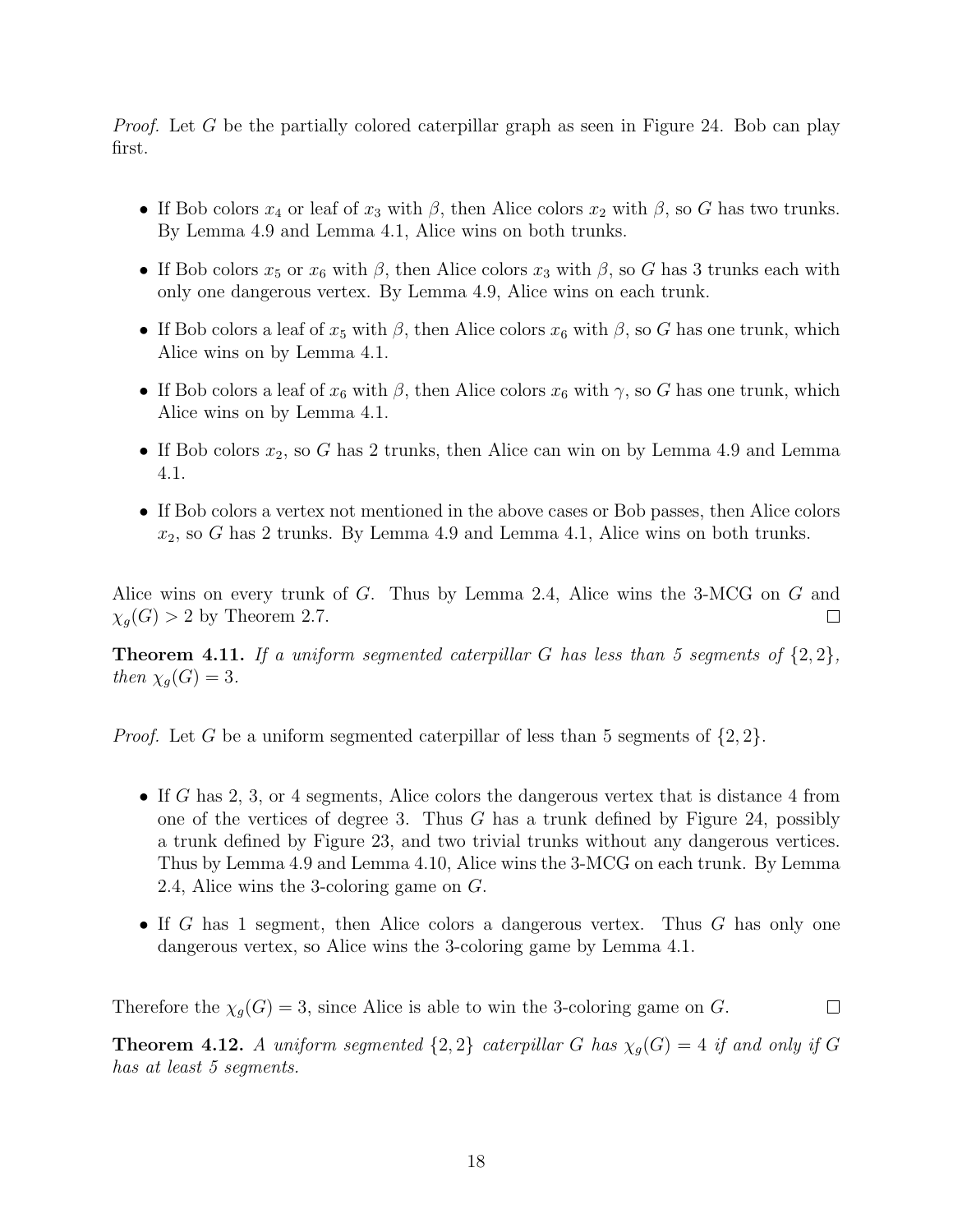*Proof.* Let G be a uniform segmented  $\{2, 2\}$  caterpillar having at least 5 segments of  $\{2, 2\}$ . Thus G will have the subgraph  $cat{0, 2, 2, 0, 2, 2, 0, 2, 2, 0}$  as defined by Figure 22. Therefore  $\chi_q(G) = 4.$ 

Suppose G has  $\chi_g(G) = 4$  and has less than 5 segments. By Theorem 4.11, G has  $\chi_g(G) = 3$ because G has less than 5 segments of  $\{2, 2\}$ . This is a contradiction. Therefore G must have at least 5 segments.  $\Box$ 



Figure 25: Segmented Caterpillar with 5 segments of {2, 2}.

### **4.3** Segments of  $\{2, 2, 2\}$

Similar to uniform segmented  $\{2, 2\}$  caterpillars, the game chromatic number of uniform {2, 2, 2} segmented caterpillars stems from Lemma 4.7.



Figure 26:  $\chi_q(G) = 4$ 

**Lemma 4.13.** If G is a uniform segmented  $\{2, 2, 2\}$  caterpillar with 3 segments as seen in Figure 26, then Bob wins the 3-ECG on G.

*Proof.* Let G be a uniform segmented  $\{2, 2, 2\}$  caterpillar with 3 segments as seen in Figure 26. In the ECG Alice is the first to play and Alice can skip.

Case 1: If Alice colors a or a leaf of b with  $\alpha$ , then Bob colors  $x_2$  with  $\alpha$ . Thus G contains the subgraph as defined by Figure 20. By Lemma 4.6, Bob wins the 3-ECG.

Case 2: If Alice colors b with  $\alpha$ , then Bob colors  $x_2$  with  $\beta$ .

• If Alice colors c with  $\gamma$ , then Bob colors  $x_3$ . Thus G contains the subgraph as defined by Figure 20. By Lemma 4.6, Bob wins the 3-ECG.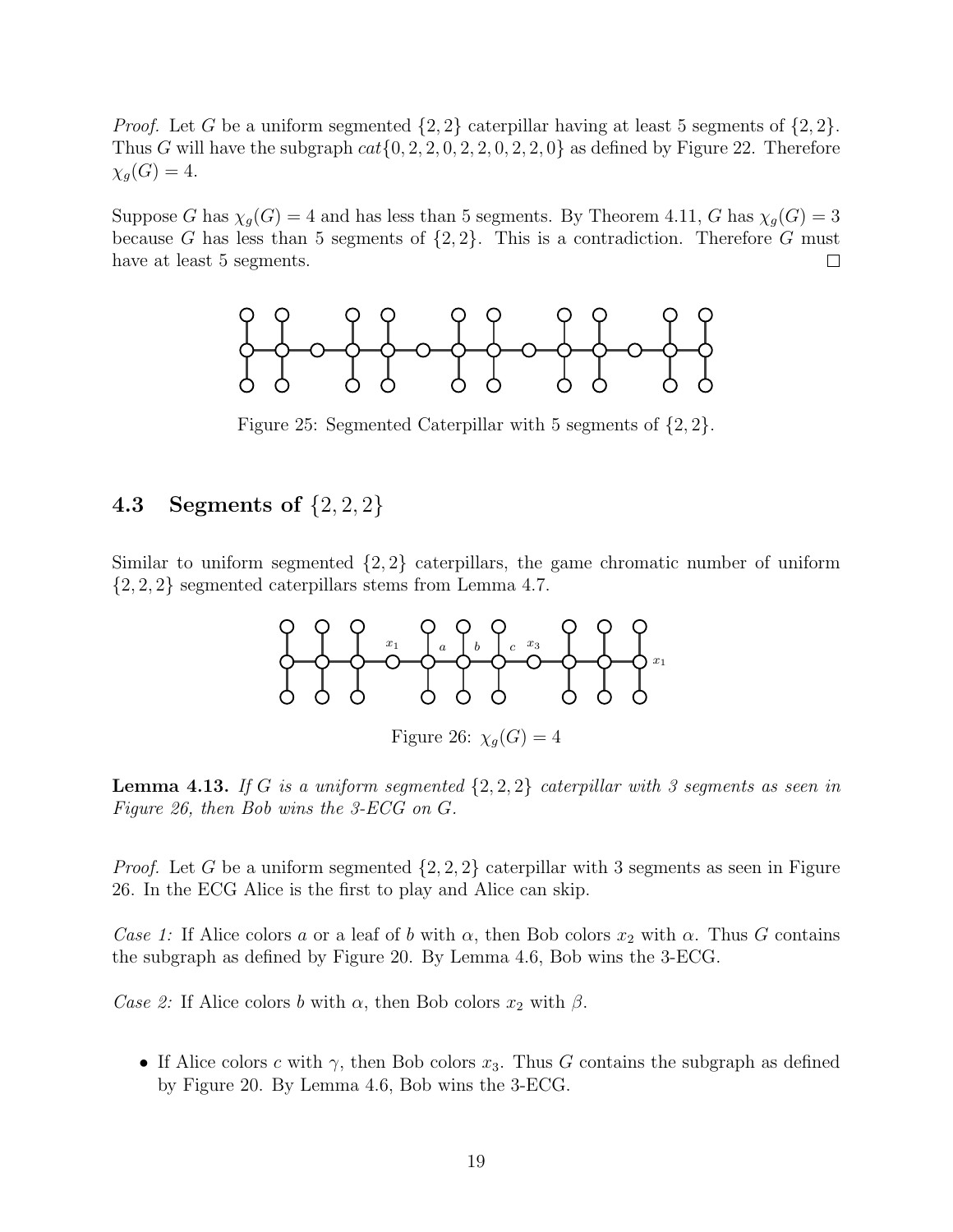• If Alice does not color c, then Bob colors the leaf of c with  $\gamma$ . Thus c would require a 4th color. Thus Bob wins the 3-ECG on G.

Case 3: If Alice colors c with  $\alpha$ , then Bob colors  $x_1$ . Thus G contains the subgraph as defined by Figure 20. By Lemma 4.6, Bob wins the 3-ECG.

Case  $\angle$ : If Alice does not color the vertices mentioned in Cases 1-3, then G contains  $cat{0, 2, 2, 0, 2, 2, 0}$  and it is Bob's turn. As shown in the proof of Lemma 4.7, Bob will win the 3-ECG.  $\Box$ 



Figure 27:  $G = cat{0, 0, 2, 2, 2}$ 

**Lemma 4.14.** Alice wins the 3-MCG on  $G = cat{0, 0, 2, 2, 2}$  as seen in Figure 27.

*Proof.* Let  $G = cat\{0, 0, 2, 2, 2\}$  as seen in Figure 27. Bob plays first. If Bob colors  $x_2$ , then Alice colors  $x_3$ . If Bob colors  $x_4$  or leaf of  $x_3$  with  $\alpha$ , then Alice colors  $x_2$  with  $\alpha$ . If Bob colors a leaf of  $x_4$  with  $\alpha$ , then Alice colors  $x_3$  with  $\beta$ . If Bob colors anything not mentioned or passes, Alice colors  $x_2$ . Alice wins the 3-MCG on the each trunk by Lemma 2.5 or Lemma 4.1.  $\Box$ 



Figure 28: Uniform segmented caterpillar G

**Lemma 4.15.** If G is a uniform segmented  $\{2, 2, 2\}$  caterpillar with 1 or 2 segments, then  $\chi_g(G)=3.$ 

*Proof.* If G has 2 segments, then Alice plays first and colors x as seen in Figure 28. If G has 1 segment, then Alice colors either vertex of degree 3. Thus Alice wins the 3-MCG on each trunk by Lemma 2.5 and Lemma 4.14. Since Alice wins the 3-MCG on G, then  $\chi_q(G) = 3.$  $\Box$ 

**Theorem 4.16.** A uniform segmented  $\{2, 2, 2\}$  caterpillar G has  $\chi_g(G) = 4$  if and only if G has at least 3 segments.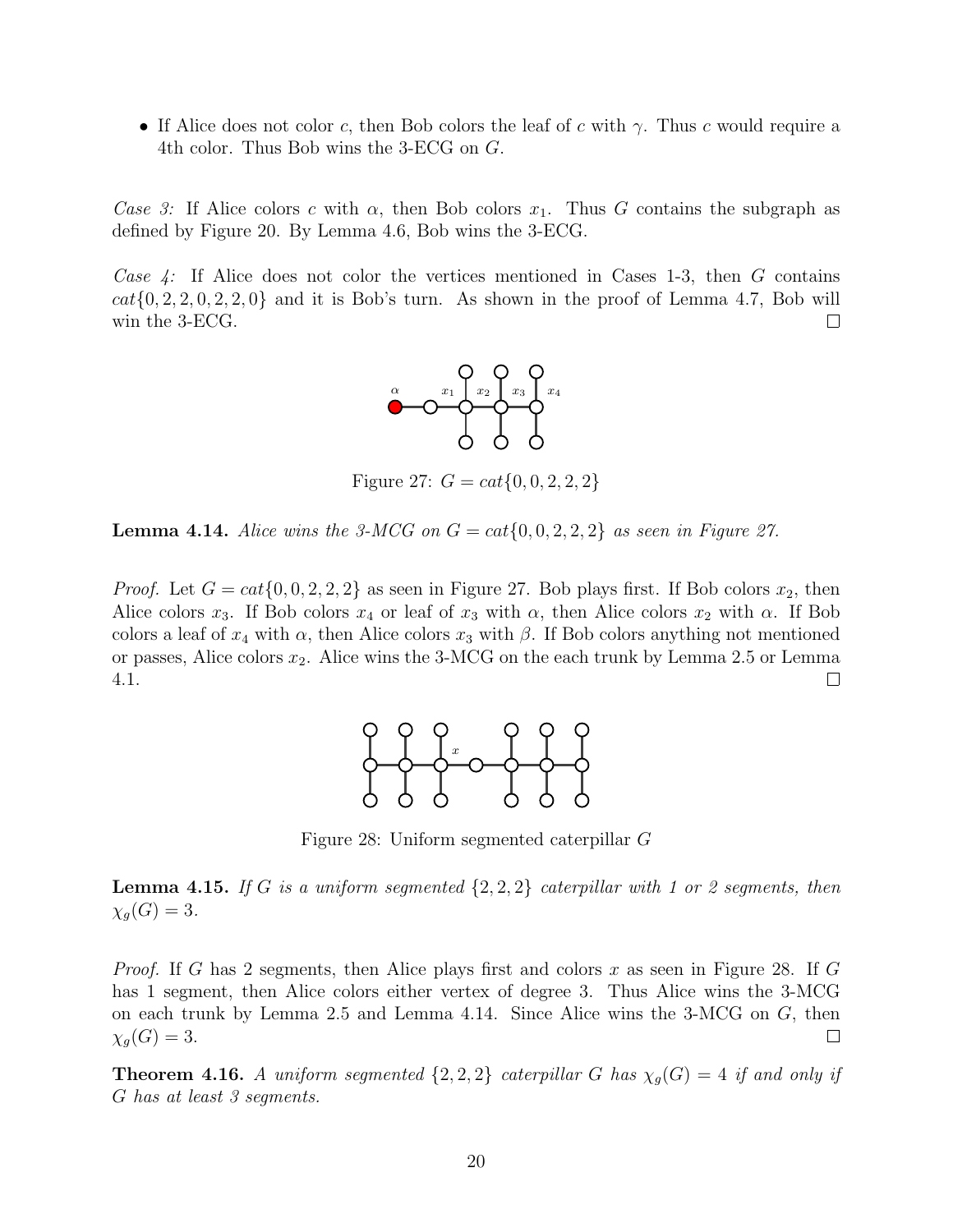*Proof.* Let G be a uniform segmented  $\{2, 2, 2\}$  caterpillar with at least 3 segments. If G has exactly 3 segments, then Bob wins the 3-ECG by Lemma 4.13. If G has more than 3 segments, then Bob wins the 3-ECG by Lemma 4.7. Since Bob wins the 3-ECG, then by Lemma 2.6,  $\chi_g(G) = 4$ .

Suppose G has  $\chi_g(G) = 4$  and has less than 3 segments. By Lemma 4.15, G has  $\chi_g(G) = 3$ because G has less than 3 segments of  $\{2, 2, 2\}$ . This is a contradiction. Therefore G must have at least 3 segments.  $\Box$ 

The next largest uniformed segmented caterpillar has segments of  $cat = \{2, 2, 2, 2\}$ . Any segments with more central vertices than  $cat = \{2, 2, 2, 2\}$  would have a game chromatic number of 4 for the same reasoning.

## 5 Conclusion

Posed with the question of identifying the difference in trees with game chromatic number 3 or 4, we focus on classifying the game chromatic number of a new subclass of caterpillars. We were able to find the criteria for non-trivial uniform segmented caterpillars. Our next questions and directions for investigation include:

- What is the game chromatic number of a forest such that each connected component is a segmented caterpillar with segments of {2}?
- What is the criteria of non-uniform segmented caterpillars to have game chromatic number of 3 or 4?
- Can we extend the results of segmented caterpillars with segments of  $\{2\}$ ,  $\{2,2\}$ ,  $\{2, 2, 2\}$  to lobster graphs, which adds a leaf to every leaf in the caterpillar?